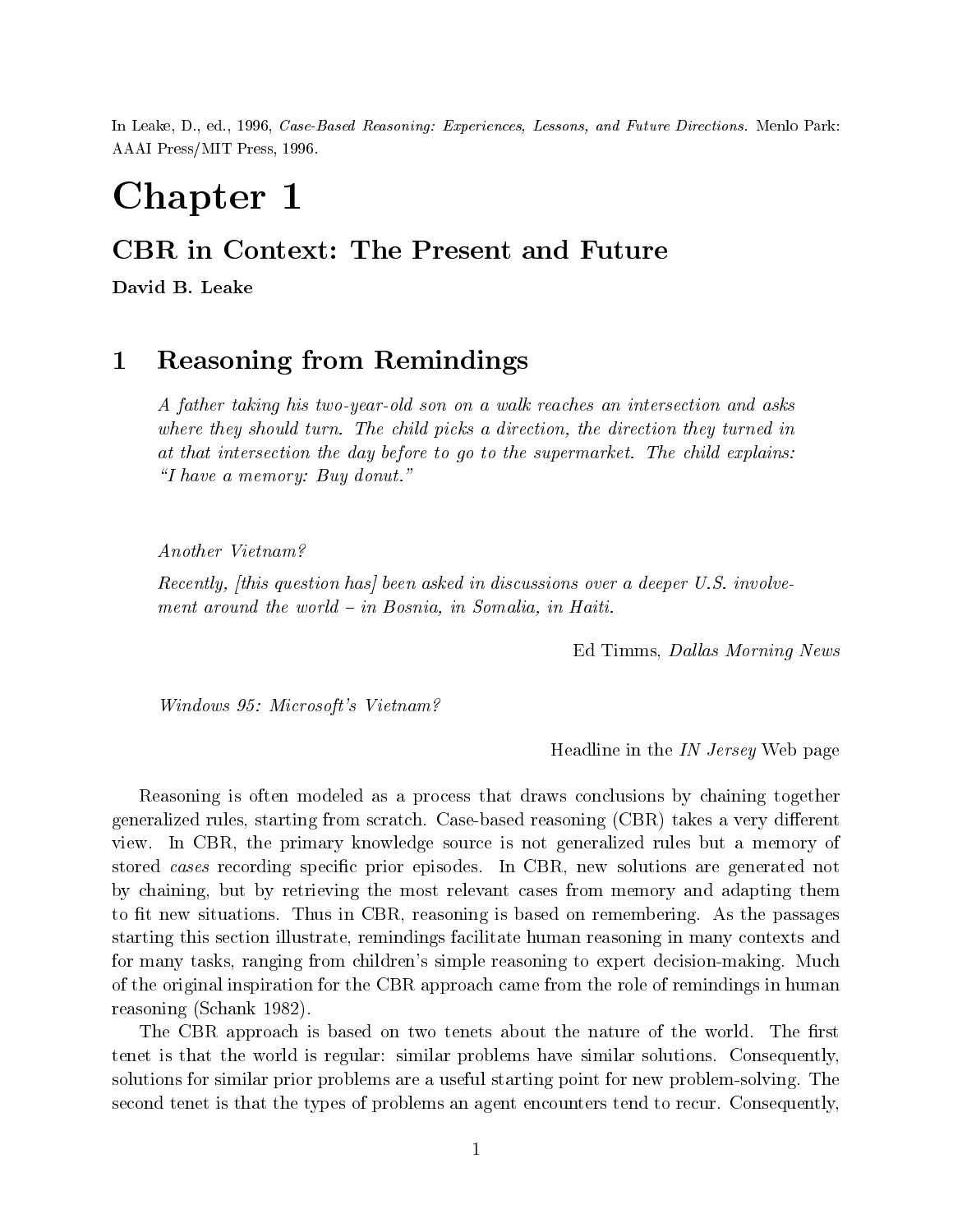future problems are likely to be similar to current problems. When the two tenets hold, it is worthwhile to remember and reuse current reasoning: case-based reasoning is an effective reasoning strategy.

CBR can also be beneficial, however, when a reasoner must solve problems that are quite different from prior experiences. As a case-based reasoner applies cases to increasingly novel problems, the CBR process changes from simple reuse to more creative problem-solving. The child in the example starting this chapter performs very straightforward CBR; he remembers a previous path when confronted with an identical decision point—a previously-visited intersection—and suggests repeating a prior plan. The commentators who apply lessons of Vietnam to Bosnia, however, must do more subtle reasoning to determine whether and how Vietnam applies to the new situation. The wag who sees Vietnam in Windows 95 is applying a reminding to a very new context, and reasoning in a creative way.

Regardless of whether a case-based reasoner solves a routine or novel problem, and of whether the problem-solving outcome is success or failure, the case-based reasoner learns from its experience. Complementary with the principle of reasoning by remembering is the principle that *reasoning is remembered*—that reasoning and learning are intimately connected. The knowledge of a case-based reasoner is constantly changing as new experiences give rise to new cases which are stored for future use. A case-based reasoner learns from experience to exploit prior successes and avoid prior failures.

This chapter provides context for the remainder of this book, introducing key principles of CBR, its basic algorithm, and relationship to other approaches, and discussing the state of the field, new trends, and key challenges. The following chapter provides a tutorial introduction to the field and to the principles for developing CBR systems. Later chapters provide case studies of key issues, in the context of specific projects. They are followed by perspectives that examine lessons learned and provide visions of the future of case-based reasoning.

# 2 Why CBR?

The study of CBR is driven by two primary motivations. The first, from cognitive science, is the desire to model human behavior. The second, from artificial intelligence, is the pragmatic desire to develop technology to make AI systems more effective.

Interest in CBR as a cognitive model is supported by studies of human reasoning which demonstrate reasoning from cases in a wide range of task contexts. For example, studies support the importance of remindings of prior examples in learning a computer text editor (Ross 1984), learning programming (Pirolli & Anderson 1985), mathematical problem solving (Faries & Schlossberg 1994; Ross 1984), diagnosis by automobile mechanics (Lancaster & Kolodner 1987) and physicians (Schmidt, Norman, & Boshuizen 1990), explanation of anomalous events (Read & Cesa 1991), and decision-making under time pressure (Klein & Calderwood 1988; 1989). Understanding these processes requires developing and testing theories of how humans store, retrieve, and apply prior cases.

Observations that people use case-based reasoning have also spurred interest in CBR as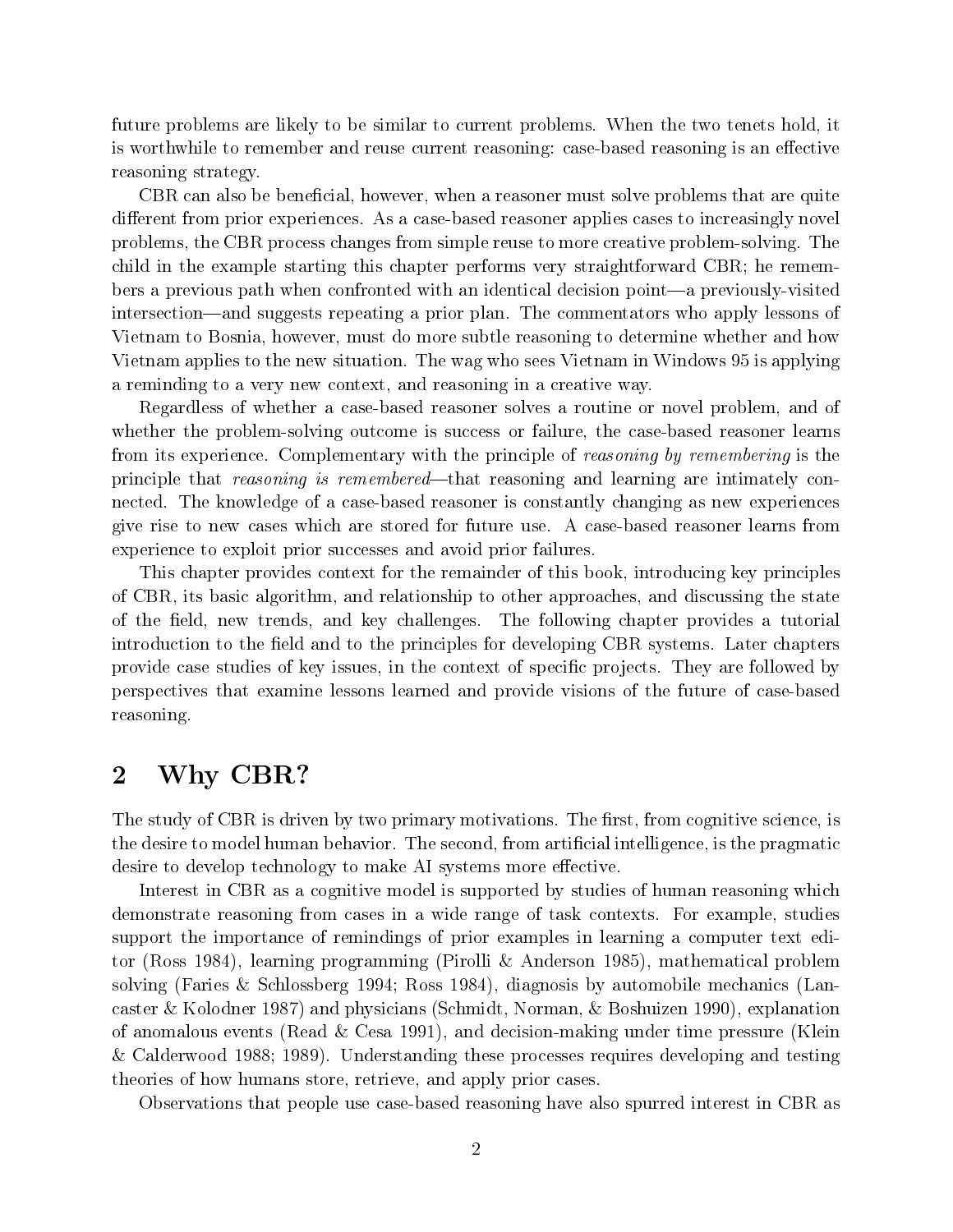an AItechnology. Humans are robust problem-solvers; they routinely solve hard problems despite limited and uncertain knowledge, and their performance improves with experience. All of these qualities are desirable for real-world AI systems. Consequently, it is natural to ask how CBR can advance AI technology. Discussions of this question have identified five main problems that can be ameliorated by case-based reasoning:

1. Knowledge acquisition: A classic problem in traditional knowledge-based systems is how to provide the rules on which the systems depend. The rule acquisition process can be laborious and unreliable: it may be difficult to elicit rules, and there is no assurance that those rules will actually be sufficient to characterize expert performance. Thisome domains, rules may be difficult to formalize or the number of rules required may be unmanageably large.

Because case-based reasoners reason from complete specific episodes, CBR makes it unnecessary to decompose experiences and generalize their parts into rules. Some task domains are especially natural for CBR, with cases that are suitable for CBR already collected as part of standard problem-solving procedures. In those domains, the cost of knowledge acquisition for CBR is very low. Mark, Simoudis, & Hinkle (Chapter 14) describe their experience in one such domain, autoclave loading. Other reports corroborate comparatively rapid development times for other CBR applications (e.g., Simoudis & Miller, 1991).

Of course, not all domains are natural CBR domains; cases may be unavailable, or may be available but in a hard-to-use form (e.g., cases described with natural language text). In these situations, applying CBR may depend on a significant "case engineering" effort to delimit the information that cases must contain, to define the representation for that information and to extract that information from available data. Likewise, applying CBR requires developing criteria for indexing and reapplying prior cases. (E.g., Mark et al., Chapter 14; Voss, 1994). However, even if this initial process requires considerable effort, CBR can still provide overall benefits for knowledge acquisition. First, experts who are resistant to attempts to distill a set of domain rules are often eager to tell their "war stories"—the cases they have encountered. This facilitates gathering the needed data for CBR. Second, as discussed in the following point, after the initial case engineering effort it is often simple to augment and maintain the knowledge a CBR system needs.

2. **Knowledge maintenance:** Defining an initial knowledge base is generally only the first step towards a successful AI application. Initial understanding of the problem is often imperfect, requiring system knowledge to be rened. Likewise, changes in task requirements and circumstances may render existing knowledge obsolete. Although refinement of case representations and indexing schemes may be required as a task becomes better understood, CBR offers a significant benefit for knowledge maintenance: a user may be able to add missing cases to the case library without expert intervention.

<sup>&</sup>lt;sup>1</sup>See Forsythe and Buchanan (1989) for a discussion of some of the problems in knowledge elicitation.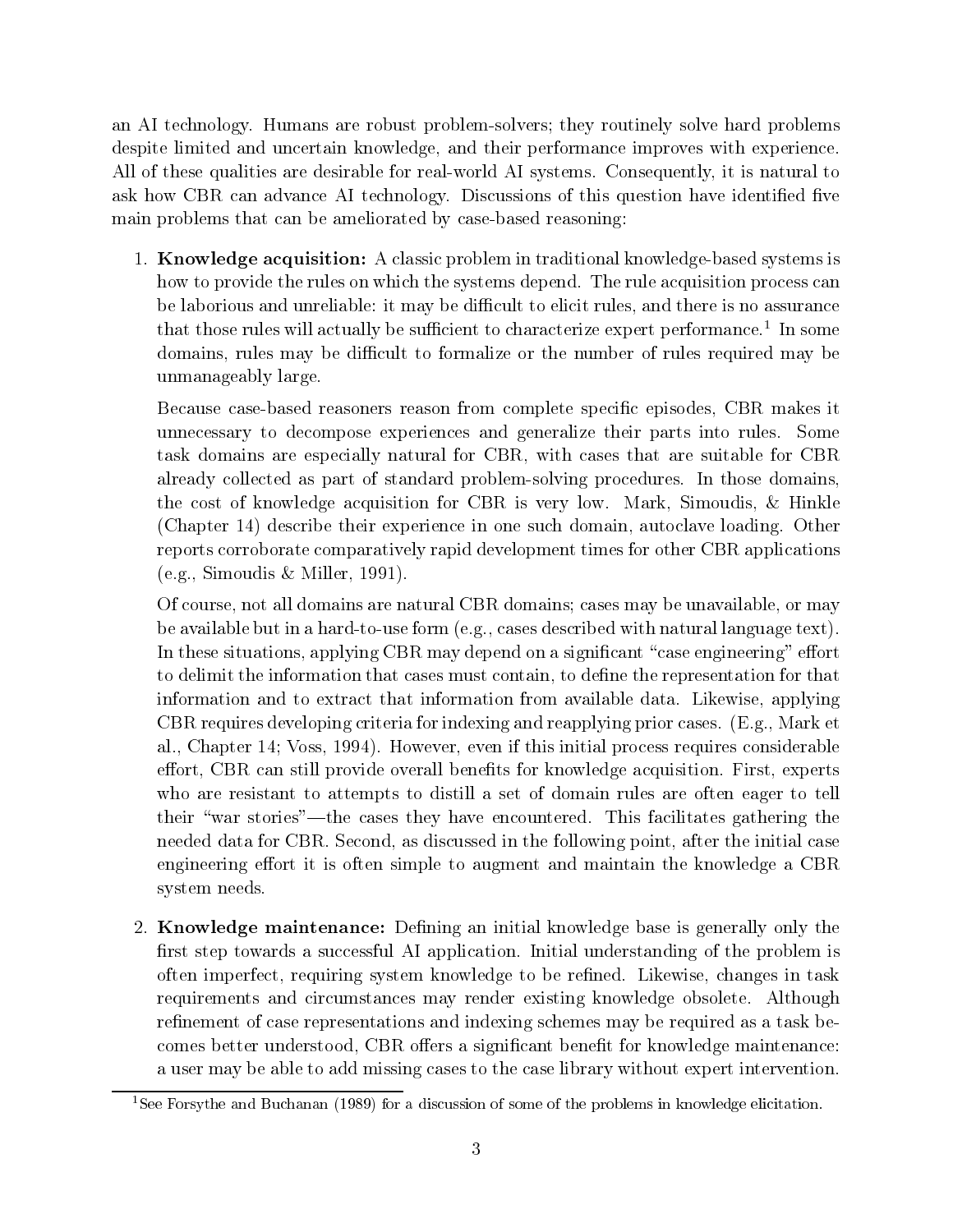Also, because CBR systems do incremental learning, they can be deployed with only a limited set of "seed cases," to be augmented with new cases if (and only if) the initial case library turns out to be insufficient in practice. A CBR system needs only to handle the types of problems that actually occur in practice, while generative systems must account for all problems that are possible in principle.

- 3. Increasing problem-solving efficiency: People achieve satisfactory problemsolving performance despite the fact that commonplace problems in everyday reasoning, such as explanation and planning, are NP-hard (Bylander *et al.* 1991; Chapman 1987). Reuse of prior solutions helps increase problem-solving efficiency by building on prior reasoning rather than repeating prior effort. In addition, because CBR savesfailed solutions as well as successes, it can warn of potential problems to avoid.
- 4. Increasing quality of solutions: When the principles of a domain are not well understood, rules will be imperfect. In that situation, the solutions suggested by cases may be more accurate than those suggested by chains of rules, because cases reflect what really happens (or fails to happen) in a given set of circumstances. In medical reasoning, for example, anecdotes about specic cases go beyond codied knowledge, serving as \the as-yet-unorganized evidence at the forefront of clinical medicine" (Hunter 1986).
- 5. User acceptance: A key problem in deploying successful AI systems is user acceptance: no system is usefulunless its users accept its results. To trust the system's conclusions, a user may need to be convinced that they are derived in a reasonable way. This is a problem for other approaches: neural network systems cannot provide explanations of their decisions, and rule-based systems must explain their decisions by reference to their rules, which the user may not fully understand or accept (Riesbeck 1988). On the other hand, the results of CBR systems are based on actual prior cases that can be presented to the user to provide compelling support for the system's conclusions.

Successful use of CBR depends on addressing issues in how to acquire, represent, index, and adapt existing cases. The next section highlights how these issues fit into the CBR process and how they are being addressed in current systems. The following section highlights how these methods relate to other approaches.

# 3 A sketch of the CBR process

Case-based reasoning tasks are often divided into two classes, *interpretive CBR* and *problem*solving CBR (e.g., Kolodner, 1993; Rissland, Kolodner, & Waltz, 1989). Interpretive CBR uses prior cases as reference points for classifying or characterizing new situations; problemsolving CBR uses prior cases to suggest solutions that might apply to new circumstances.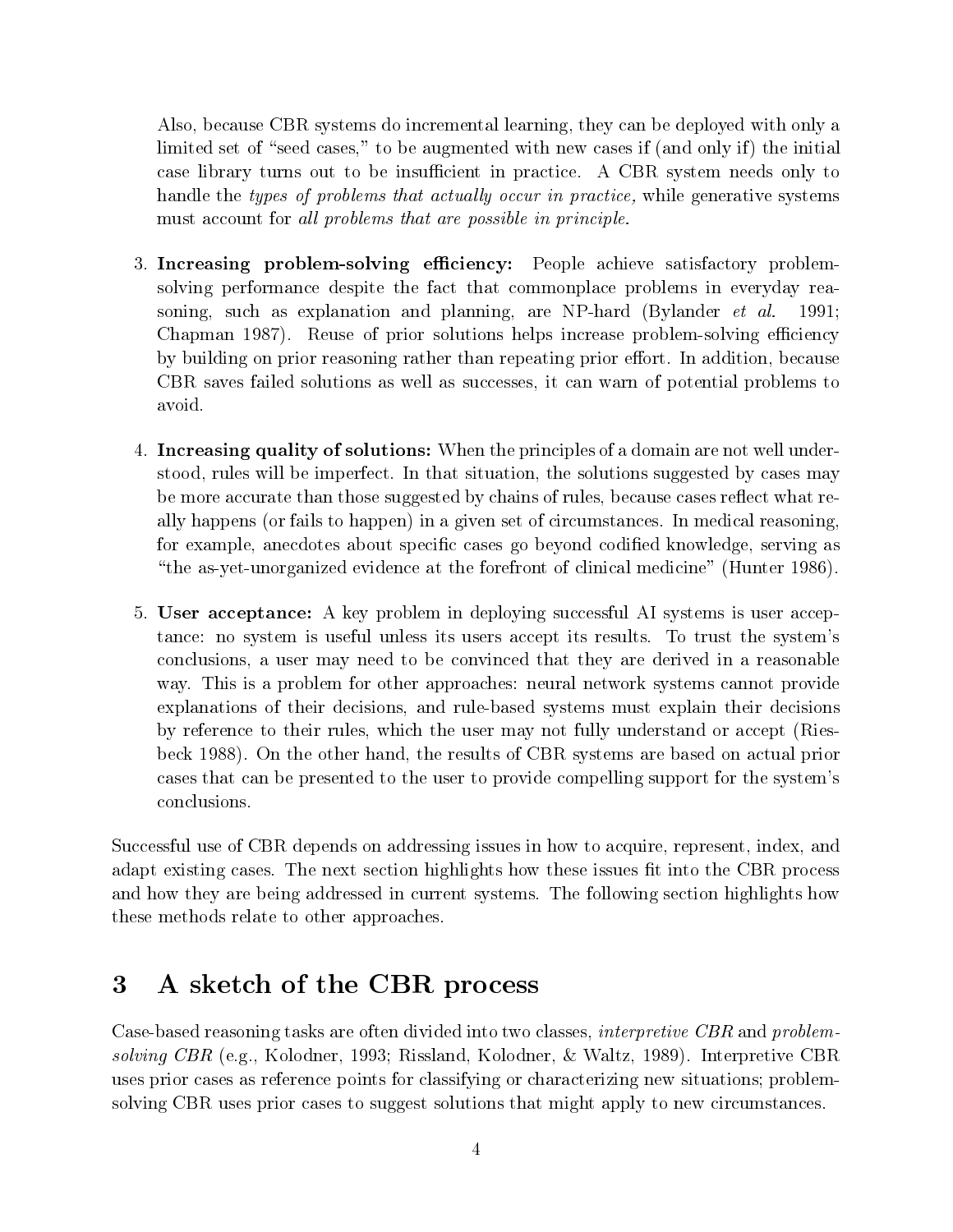#### 3.1 Case-based interpretation

In interpretive CBR, the reasoner's goal is to form a judgment about or classication of a new situation, by comparing and contrasting it with cases that have already been classied (e.g., Ashley & Rissland, 1987). For example, interpretive CBR plays a fundamental role in interpreting legal concepts and applying laws in the American legal system (e.g., Ashley, 1990; Bain, 1986; Branting, 1991; Cuthill, 1992; Sanders, 1994). A tax lawyer arguing that his or her client should receive a "home office" deduction does so by using precedents: by showing that the deduction was granted in similar previous cases and showing that those cases are more relevant than cases in which the deduction was not granted. Interpretive CBR is also important for tasks such as diagnosis; a problem can be diagnosed by comparing and contrasting the current symptoms to those in previous cases to determine the best diagnosis (e.g., Bareiss, 1989).

In its simplest form, interpretive CBR involves four steps. First, the reasoner must perform situation assessment (Kolodner 1993; Owens 1991), to determine which features of the current situation are really relevant. Second, based on the results of situation assessment, the reasoner retrieves a relevant prior case or prior cases. Third, the reasoner then compares those cases to the new situation, to determine which interpretation applies. Finally, the current situation and the interpretation are then saved as a new case on which to base future reasoning.

#### 3.2 Case-based problem-solving

The goal of problem-solving CBR is to apply a prior solution to generate the solution to a new problem. For example, case-based design, planing, and explanation systems all retrieve and adapt solutions of similar prior problems. Like interpretive CBR, problem-solving CBR involves situation assessment, case retrieval, and similarity assessment/evaluation. In addition, the similarities and differences between new and prior cases are used to determine how the solution of the previous case can be adapted to fit the new situation. For example, a case-based planning system generates a new plan by retrieving a prior plan for a similar goal, determining the differences between the old and new goals, and adapting the plan to take the new goals into account.

Case-based problem-solving can be seen as exploiting the relationship between two different types of similarity. These types of similarity apply to two different spaces, the space of problem descriptions and the space of problem solutions. We illustrate their role in the solution generation process in figure 1. When presented with a new problem, a CBR system does situation assessment to generate a problem description, and then searches for problems with similar problem descriptions. The solutions of those problems are used as the starting point for generating a solution to the new problem. With the right way of describing problem, similar problems will have solutions that are similar—i.e., easy to adapt to the new situation.

The figure also suggests another benefit of CBR: that multiple types of knowledge can be used to encode equivalent information (Richter 1995). Information is contained not only in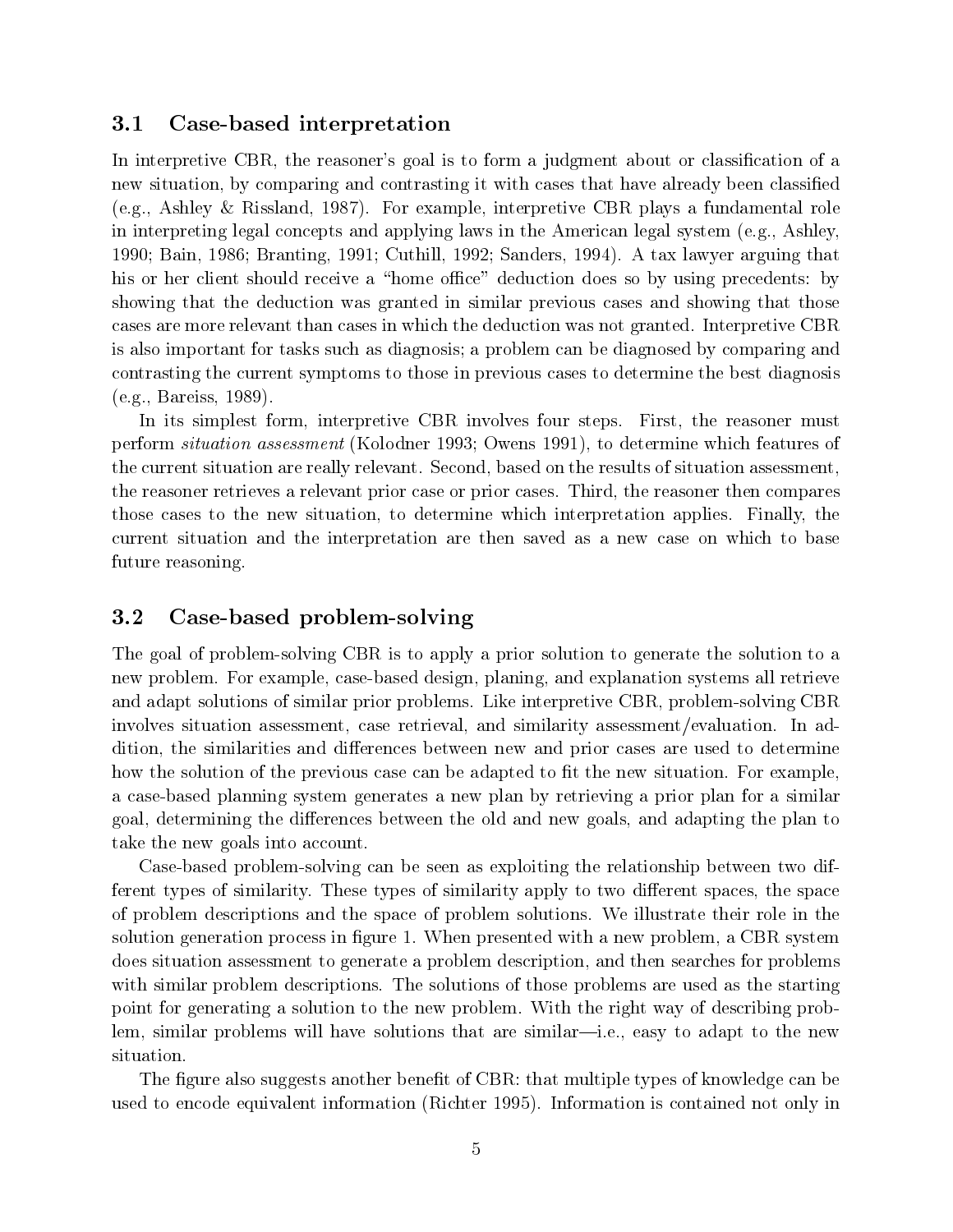the case representation/indexing scheme and case base, but also in the similarity metric and adaptation knowledge, and the information contained by these knowledge sources overlaps. Consequently, the system developer has the flexibility to choose the best alternative for representing the needed knowledge.

#### 3.3 Learning from successes and failures

After a solution has been generated, the final step is to apply the solution, to repair it if necessary, and to learn from the experience. Learning in CBR systems is driven by both successes and failures, and encompasses both speedup learning and acquisition of new knowledge.

Success-driven learning: When the CBR process is successful, the resulting solution is stored for future reuse, avoiding the need to rederive it from scratch. When CBR is combined with generative problem-solving, it can provide speedup learning (Veloso discusses an experimental demonstration of this speedup in Chapter 8). If the generative system has an imperfect domain theory, the benet goes beyond speedup. In that situation, stored cases provide information beyond the information contained in the original domain theory: they provide the information that a particular solution did or did not work in a specific real situation. In this way, case acquisition refines initial domain knowledge and allows the system to favor solutions that are more likely to be successful, based on its experience. In addition, if solutions are provided by an external source, storing cases with those solutions may increase the range of problems that the system can solve.

Failure-driven learning: CBR is committed to the value of learning from failures as well as successes. First, failures reveal that learning is needed. Second, failures help focus decisions about what to learn: the needed learning must help avoid future failures. CBR systems learn both from task failures, in which their solutions are unsuccessful, and expectation failures (Schank 1982), in which observed outcomes differ-for better or for worse-from predictions. For example, when a planner generates a plan that is expected to work and doesn't, there are two failures. The task failure prompts the system to try to learn a successful plan; the expectation failure prompts the system to learn how to anticipate similar problems in the future, in order to avoid them (e.g., Hammond, 1989a). When a planner generates a plan that is successful even beyond expectations, there is no task failure, but there is still an expectation failure, prompting learning about how to anticipate and perhaps harness the unexpected good effects.

In CBR systems, failures can trigger multiple types of learning. When a failed solution is repaired, the new solution is stored; this is simply learning from a new successful solution. In addition, however, information about the failure itself can stored as data for future analysis when new information becomes available (Riesbeck 1981; Schank 1982; 1986) or to provide a warning about possible future failures that should be avoided (e.g., Bareiss, 1989; Hammond, 1989a; Kolodner & Simpson, 1989), Failures can also prompt revision of indexing criteria,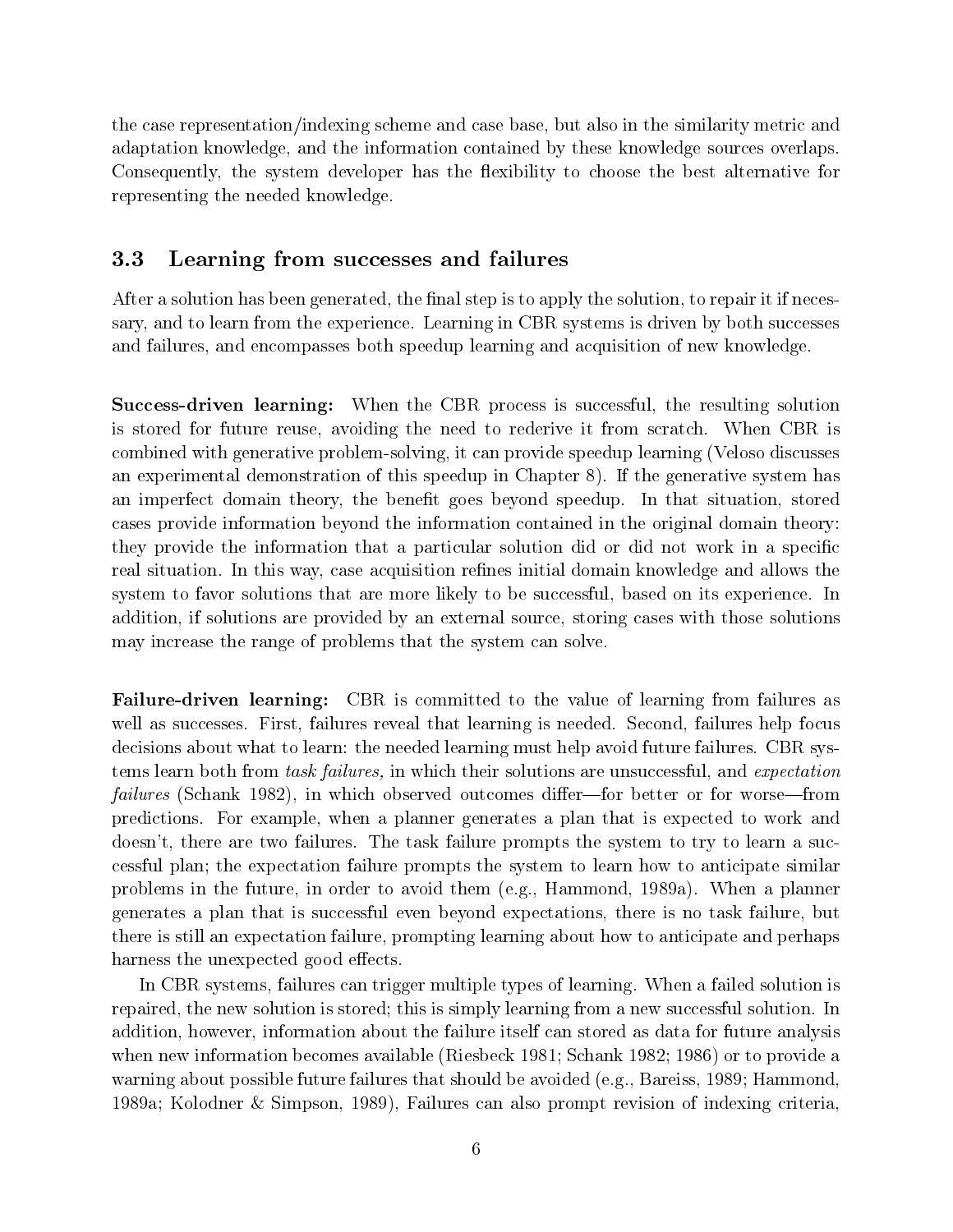

Figure 1: How case-based problem-solving generates a new solution.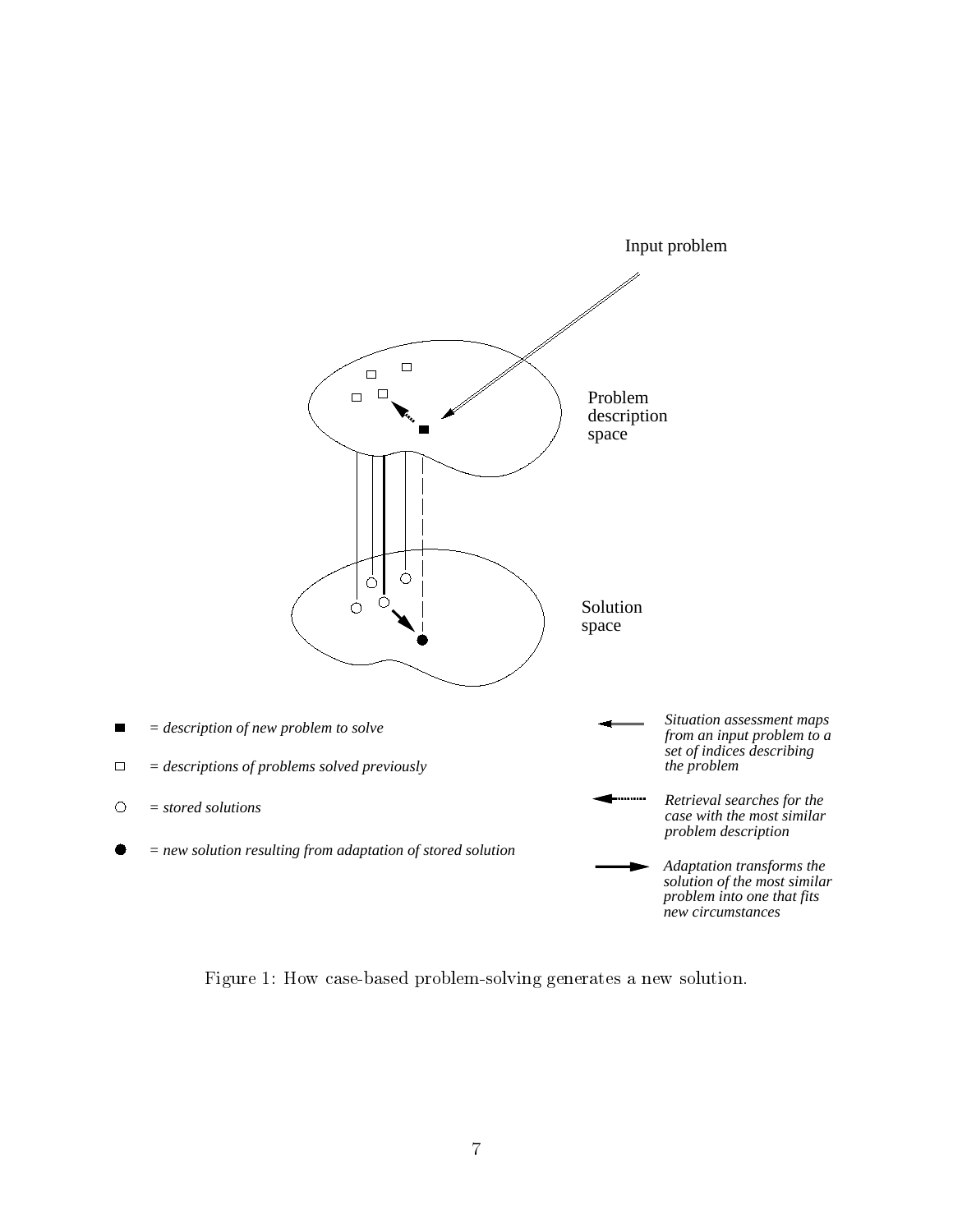to retrieve better cases in the future (e.g., Bhatta & Goel, 1993; Fox & Leake, 1995b, 1995c; Hammond, 1989a; Redmond, 1992; Sycara & Navinchandra, 1989).

### 3.4 A closer look

The previous section's description blurs many differences in CBR methods. This section illustrates a sampling of important variations in how fundamental issues are being addressed. The following tutorial chapter describes a number of them in more detail.

What cases contain: The previous section assumes that problem-solving systems will store and adapt prior solutions. An alternative approach is for them to store and reuse traces of how those solutions were derived, instead of the actual solutions. By capturing and replaying the reasoning trace involved in selecting problem-solving operators, rather than the problem solving steps themselves, the derivational analogy approach facilitates application of stored traces of processing to a wider class of problems (Carbonell, 1986; Veloso, 1994, Chapter 8). This approach has attracted interest not only for domain problem-solving tasks, but also in a number of systems that store and reuse reasoning traces for introspective reasoning and learning (e.g., Kennedy, 1995; Leake, Kinley, & Wilson,Chapter 11; Oehlmann, 1995; Ram & Cox, 1994).

How to retrieve: The previous sketch used purely top-down retrieval: A problem description was formed and used to select a relevant case. However, the indices needed are inextricably tied to the contents of the case library (which may change). Consequently, CBR research is also investigating the role of bottom-up influences to guide retrieval, favoring features that are useful to discriminate between the cases in memory (e.g., Cunningham, Bonzano, and Smyth, 1995; Owens, 1991). Although many CBR systems base retrieval on carefully constructed indexing vocabularies and problem descriptions, in order for retrieval to "zero in" on a small subset of the case library, other approaches exploit parallel hardware to maintain quick retrieval while considering large sets of cases (Kettler *et al.* 1994; Kolodner 1988b; Owens 1991; Stanfill & Waltz 1986). Retrieval based on nontraditional types of input information, such as bitmap images and CAD plans, is also being investigated (Vo $\beta$  1994). As is discussed in Section 5.4, methods are also being developed make retrieval focus on cases that are likely to be easy to adapt.

Adaptation: Developing case adaptation criteria is a central open challenge for CBR (e.g., Allemang, 1993; Kolodner, 1991; Leake, 1994b). The case adaptation process in CBR systems is usually done by rule-based systems. Consequently, correct case adaptation requires that those rules capture both a theory of case adaptation, and the needed aspects of the domain theory to carry out changes. However, as has already been described, an important motivation for using CBR is often the lack of such a theory. As a result, developers defining adaptation rules must re-confront the knowledge acquisition problem for rule-based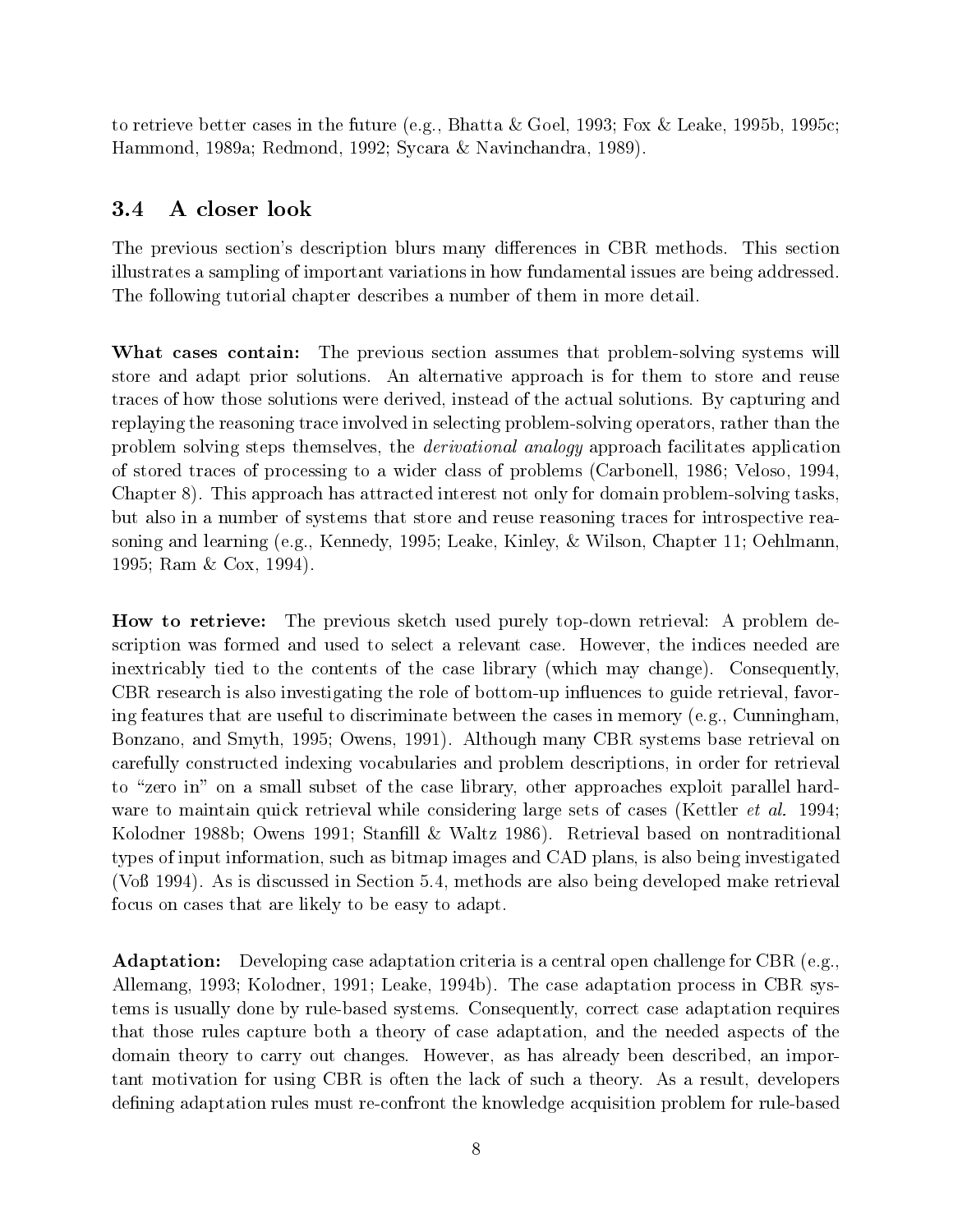systems. Additional problems may arise because available cases can lack the internal structure needed for effective adaptation. For example, in case-based educational systems whose cases are video clips, the case content is simply not accessible.

Nevertheless, difficulties with case adaptation have led many CBR systems to simply dispense with adaptation, replacing the retrieve-evaluate-adapt cycle with retrieve and propose systems (e.g., Kolodner, 1991). Such systems exploit the memory processes developed in CBR research, while relying on a human user to adapt and evaluate solutions. This framework is the basis for many successful CBR applications, some examples of which are described in this volume (Kitano and Shimazu, Chapter 13 and Mark et al., Chapter 14).

New approaches are now being developed to overcome the adaptation problem. Because this is a central problem for the future of CBR, we devote section 5.4 to the promising new methods for addressing problems of automatic adaptation.

Similarity assessment: One issue in similarity assessment is how to determine the right features to compare. Decisions about which features are important are often based on explanations of feature relevance, but those explanations may be imperfect, leading to a need for robust similarity metrics that take the difficulties in specifying important features into account (e.g., Bento, 1994; Veloso, 1994). Another problem is that for some tasks, input problem descriptions are not sufficient to determine the similarity of old and new situations. For example, for the task of case-based explanation of anomalous events during understanding, the need to explain arises precisely *because* the input case is imperfectly understood. Thus situation assessment and similarity assessment may need to be combined. One method for the combination is *constructive similarity assessment*, which builds up a description of the input situation based on prior cases, and judges similarity by whether the retrieved case is adaptable to the new situation, rather than according to any static criteria (Leake 1992a; 1995b)

There is also growing recognition that the role of similarity judgments is to determine which cases are most *usefully* similar, given the desired results of the CBR process. A single set of static similarity criteria may not capture the right distinctions. Different cases may be most appropriate to consider depending on the relative importance of different dimensions for judging the success of the CBR process. For example, for case-based planning, some of the criteria might be reliability of the resulting plan, execution time for that plan, the time required to generate the solution, or even, if a creative solution is desired, the novelty of the result. The desire for similarity criteria to more strongly reflect intended use is reflected in approaches which replace traditional similarity judgments with judgments based instead on adaptability (Börner 1994; Leake 1992a; 1995b). For those approaches, similarity is aimed at facilitating solution generation.

Case evaluation: Like case adaptation, evaluation of the goodness of retrieved cases may be problematic for CBR systems, because evaluating candidate solutions may require considerable domain knowledge and reasoning effort. Although schemes have been developed to do rapid coarse-grained evaluation of some types of cases (e.g., Leake, 1992b), providing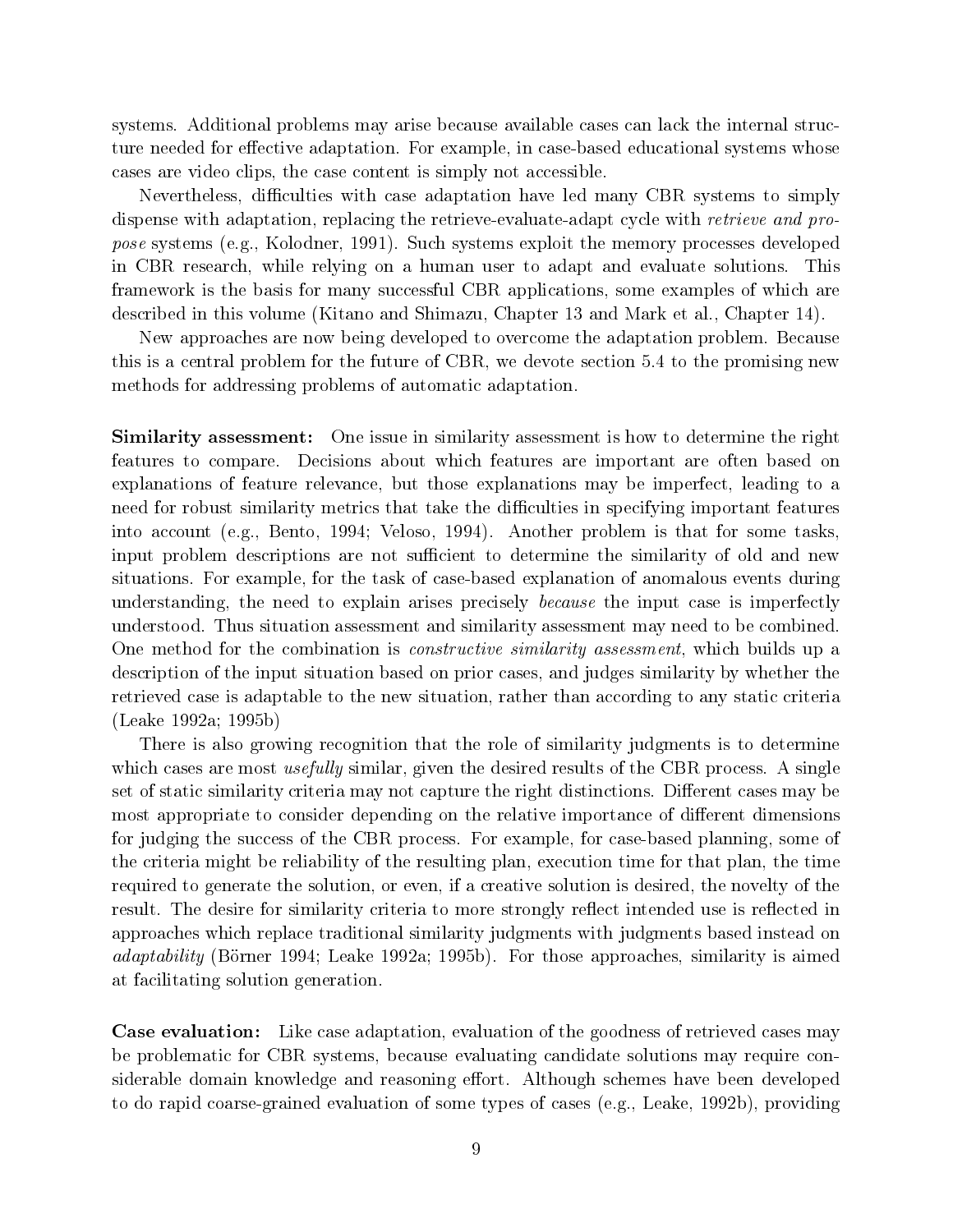the right evaluation knowledge is difficult. An alternative approach is to base evaluation on the cases in the case library itself. Once a case is adapted to produce a new solution, similar cases can be retrieved and used asa dynamic benchmark for judging the quality of the adaptation: If similar solutions were unsuccessful, the cases provide a warning (Mark et al., Chapter 14).

Storage: Early CBR systems simply stored each case they generated. New work examines the effects of design decisions about the maximum size of case library (Santamaría & Ram, Chapter 12), as well as how to decide which cases must be stored in order to provide sufficient coverage (e.g., Smyth & Keane, 1995). Some systems also reason about which cases to try to acquire (Hunter 1989; Ram 1991).

# 4 Relationship to other approaches

Questions often arise about how case-based reasoning relates to areas such as memory-based reasoning, analogical reasoning, and other learning methods. This section highlights some relevant relationships and differences.

#### 4.1 Memory-based reasoning

Memory-based reasoning (MBR) is often considered a subtype of CBR; MBR solves problems by retrieving stored precedents as a starting point for new problem-solving (e.g., Stanfill  $\&$ Waltz, 1986; Waltz, 1989). However, its primary focus is on the retrieval process, and in particular on the use of parallel retrieval schemes to enable retrieval without conventional index selection. Parallel models can lead to very fast retrieval, but also raise new questions to address about the criteria for knowledge access (Kolodner, Chapter 16).

#### 4.2 Analogical reasoning

Case-based reasoning can be viewed as fundamentally analogical: CBR solves new problems and interprets new situations by applying analogous prior episodes. As Burstein (1989) points out, cognitive models of analogy and CBR examine the same cognitive process; there is no clear line between research "on analogy" and "on CBR." Nevertheless, research on analogy was originally more concerned with abstract knowledge and structural similarity, while research on CBR is more concerned with forming correspondences between specific episodes based on pragmatic considerations about the usefulness of the result.

In addition, there have traditionally been differences in the scope of the process studied. Research on analogy has focused primarily on analogical mapping; CBR in addition studies related processes that occur both before and after mapping. For example, how to retrieve a source case is a fundamental part of CBR, while models of analogy may assume that source concepts are provided as input (e.g., Mitchell, 1993). Also, after a mapping between old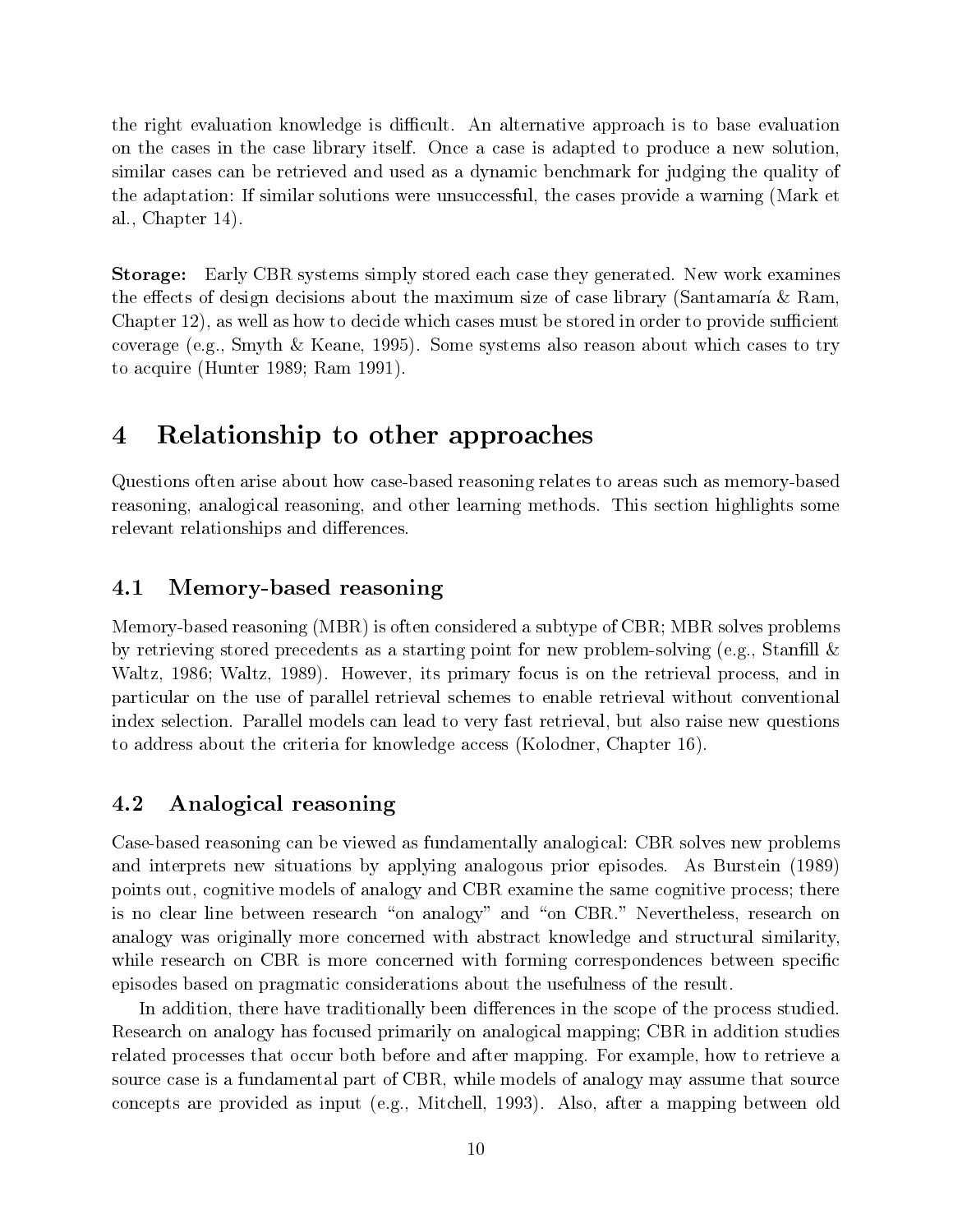and new situations suggests an analogous solution, CBR adapts that solution to fit the new situation, and stores it for future use.

If "analogy" is taken to refer only to analogical mapping, a possible description of the relationship between analogy and CBR is:

Case-based reasoning = retrieval + analogy + adaptation + learning

However, two caveats are necessary. First, some research on analogy takes a more extensive view, focusing not only on mapping but also seriously addressing related issues such as retrieval (e.g., Gentner & Forbus,1991). Second, despite the breakdown of steps in this description of CBR, the steps of the CBR process are not independent. Considering them together provides an advantage over studying them individually, because their relationships can be exploited to facilitate and constrain processing in each one. For example, Leake (1995b) discusses how analogical mapping for explanations is facilitated by linking retrieval and mapping criteria, and Section 5.4 discusses the value of integrating other parts of the CBR process with case adaptation.

#### 4.3 Databases and Information Retrieval Systems

Given that storage and retrieval are central aspects of CBR, a natural question is the relationship between CBR systems and databases or information retrieval systems (IR). Although an obvious difference is that full CBR systems adapt the cases they retrieve, the question is more subtle for case-based "retrieve-and-propose" systems or case-based educational systems that present cases but do not perform adaptation.

The retrieval process in CBR differs from that of information retrieval systems and standard databases by being more active. Database systems and IR systems leave the problem of how to formulate the right query largely to the user. In CBR systems, the system itself is often designed to start from an input description using features that are quite different from those included in the cases in memory, and to determine appropriate retrieval cues (e.g., Burke and Kass, Chapter 5; Rissland et al., Chapter 6; Wills & Kolodner, Chapter 4). The input description may also be incomplete (Cunningham, Bonzano, & Smyth 1995; Leake 1992a; 1995b; Owens 1991), forcing the system to determine what it needs to find out. Thus a crucial difference between IR and CBR is the importance of situation assessment and problem description processes in CBR.

Database systems are designed to do exact matching between queries and stored information, while the goal of CBR is to retrieve a "most similar" case or set of most similar cases. The most similar cases may include conflicts with some of the attributes that were specified in the retrieval query. In CBR, whether a particular case should be retrieved depends not only on the case itself, but whether there are better competitors. Despite these differences, databases can provide useful foundations for CBR memories and CBR can have useful synergies with information retrieval (e.g., Anick & Simoudis, 1993). For example, Kitano and Shimazu (Chapter 13) advocate the use of relational database management systems, combined with supplementary mechanisms to allow flexible query specification and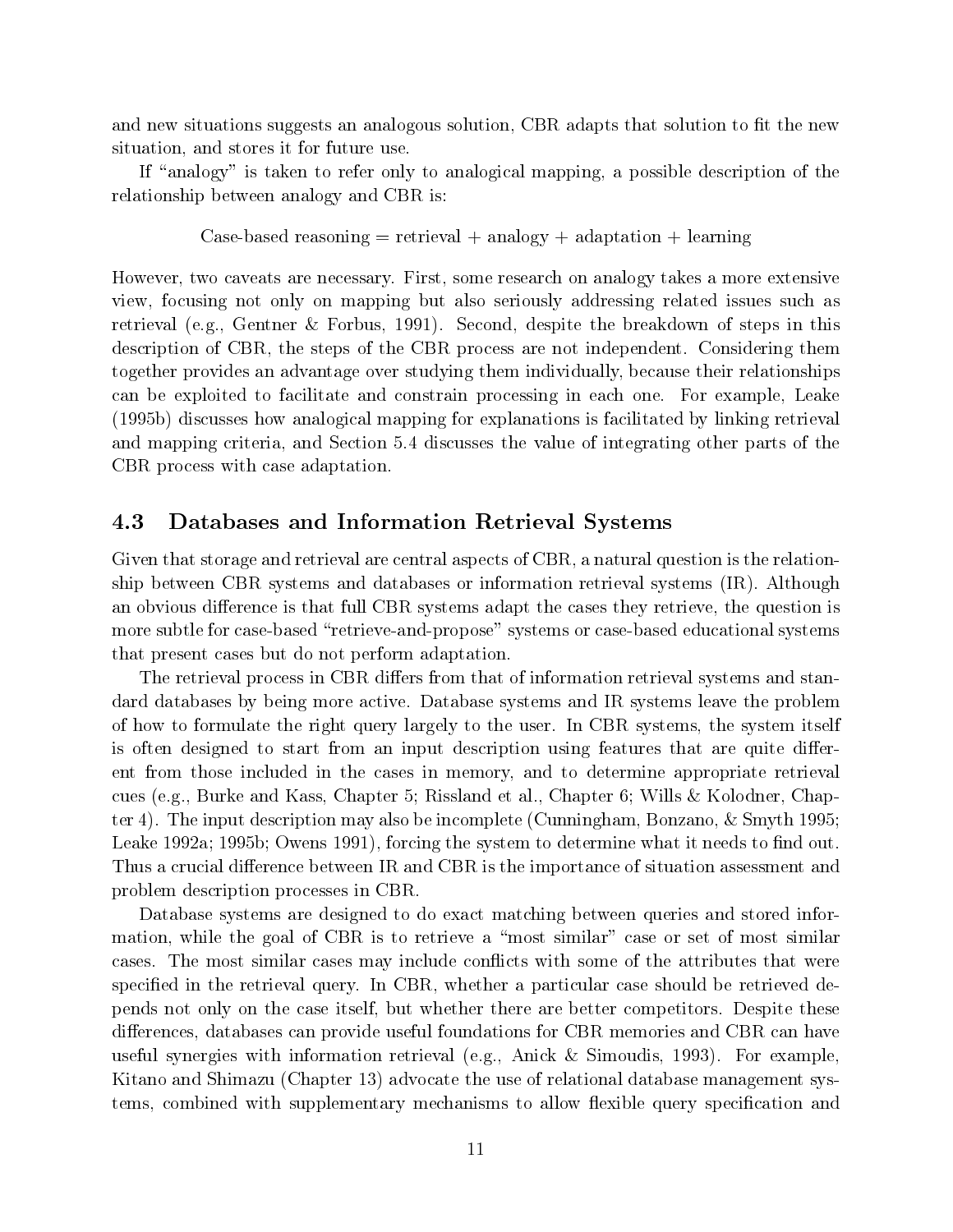partial matching during retrieval, to manage the case libraries for large-scale corporate CBR applications.

Likewise, techniques from CBR can be used to facilitate information retrieval, and the information available in information retrieval systems can be used to augment traditional case libraries. For example, Rissland and Daniels (1995) describe a retrieval approach in which CBR methods are used to retrieve a set of relevant cases from a richly-represented CBR case base, and the retrieved cases are in turn used as "seed" documents for the relevance feedback mechanism of a full-text information retrieval system. The IR system then retrieves additional cases from a large IR corpus of shallowly represented cases. The aim is twofold: to enable access to many more cases than normally available to CBR systems, and to improve recall and precision of retrieval from the IR corpus compared to standard IR techniques.

#### 4.4 Learning methods

The learning done by CBR systems has interesting relationships with both inductive and explanation-based generalization methods.

Inductive learning: When case-based classication systems save exemplars of a concept, their learning can be viewed as a form of inductive concept learning. However, unlike traditional symbolic and neural network approaches to inductive learning, which define concepts by generalizations and discard the exemplars on which the generalizations are based, CBR systems define concepts entirely by the specific cases saved.

Retaining specific cases has important advantages. First, it makes decisions more explainable, by enabling a system to point to concrete cases supporting its decisions. Second, it makes the decisions more veriable, because the user (whether a human or another system) can examine the cases directly to assess their applicability. Third, it is useful for resolving con
icts. For example, if the two most similar previous cases provide contradictory advice, it may be useful to know that they are contradictory and to explicitly compare and contrast them, balancing them against each other in light of the current situation, in order to decide which to follow. In systems that combine conflicting advice to offer only a single answer (e.g., neural networks), the con
ict is hidden.

Another benefit of case learning in CBR is that it is incremental. No matter how few cases are contained in the case library, performance on those cases will be correct; as soon as a case has been stored by a CBR system, that case is available for use. As mentioned previously, this is an important advantage for applications, because it enables prototype CBR systems to function with a small set of "seed cases" and to add coverage by storing new cases incrementally if they prove to be needed (e.g., Mark et al., Chapter 14).

The CBR approach also contrasts with knowledge-poor inductive learning methods because it emphasizes the semantics of a domain, through similarity and retrieval criteria and case adaptation knowledge.

Instance-based learning (IBL), also called case-based learning, is an inductive learning method closely related to CBR. Rather than forming generalizations, IBL algorithms (Aha,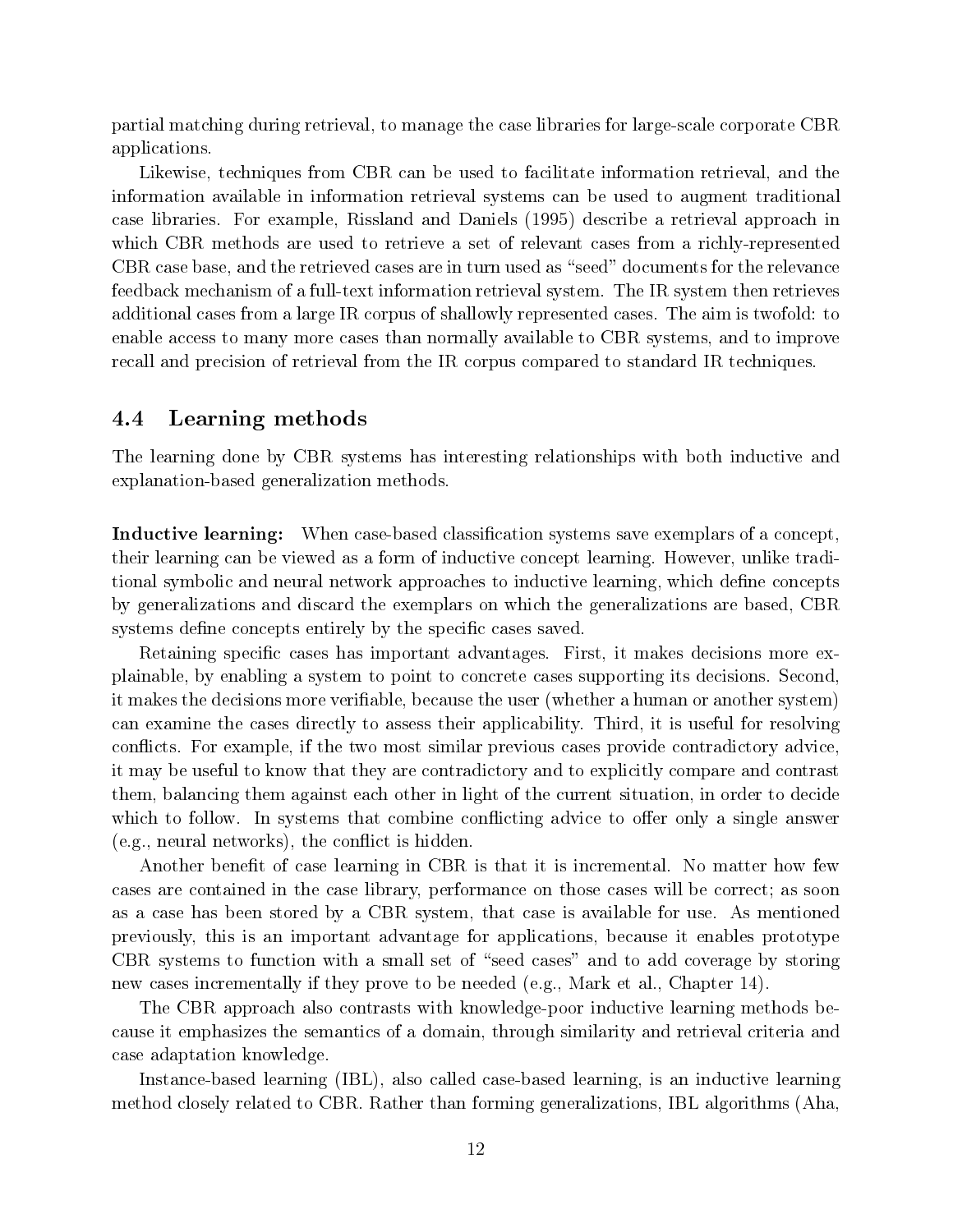Kibler, & Albert 1991) store previously-categorized episodes and use them to classify new inputs by assigning the same classification that was assigned to the most similar previous case (or cases). IBL systems forgo complex indexing, use feature-value representations, and do not address case adaptation, but they nevertheless appear very promising for certain applications (see Riesbeck, Chapter 17). They have also attracted attention as a form of CBR that is amenable to formal analysis (e.g., Jantke, 1992).

Explanation-based generalization: Explanation-based generalization (EBG) uses rules about a domain to explain why a training example has particular properties, and uses the explanation to guide generalization. The generalization is then stored for future use (DeJong & Mooney 1986; Mitchell, Keller, & Kedar-Cabelli 1986). Chunking (Laird, Rosenbloom, & Newell 1990), which collects traces of problem-solving steps and packages them for reuse, is a similar approach. Unlike inductive generalization, explanation-based generalization can do reliable learning from single examples.

CBR is similar to EBG in allowing single-example learning. However, CBR does not generalize cases at storage time. Instead, CBR adapts cases when adaptation is needed to solve a new problem. Thus CBR can be viewed as a form of *lazy learning* (e.g., Aha, 1996). (Because CBR does generalize indices (Hammond 1989a), ungeneralized cases can still be retrieved to deal with novel problems.)

Waiting to adapt cases avoids expending effort unless it is certain that the effort will help solve an actual problem. For example, the SWALE system, which uses a case-based method to build explanations for story understanding, stores its explanations without generalization, and generalizes them only if generalization is needed to subsume future situations. Even then, generalization is only done to the extent needed to subsume them (e.g., Kass, Leake, & Owens, 1986).

Another important difference between CBR and EBG is that adaptation is often much more flexible than explanation-based generalization. Adaptation can include operations other than generalization, such as specialization and substitution, and may involve modi cations that are not guaranteed to be correct. For example, SWALE's adaptation process may use heuristics that include hypothesizing new causal rules. The flexibility of case adaptation precludes applying the "eager" approach of EBG generalization to case adaptation: it would be possible to generate an overwhelming number of variants for any candidate solution, many of them unreliable and most of them unlikely to be reused. However, because case adaptation in CBR is only done in response to the need to solve a specific new problem, and because adaptations are only done to the extent required by the new situation, the process is constrained, and the reasonableness of results can be veried in context (Leake 1995a).

# 5 Progress and Directions

To take stock of the state of CBR, this section looks at progress on general CBR issues, at some particularly noteworthy current task areas, and at work on the area of CBR that is least understood, and consequently the greatest research challenge: case adaptation.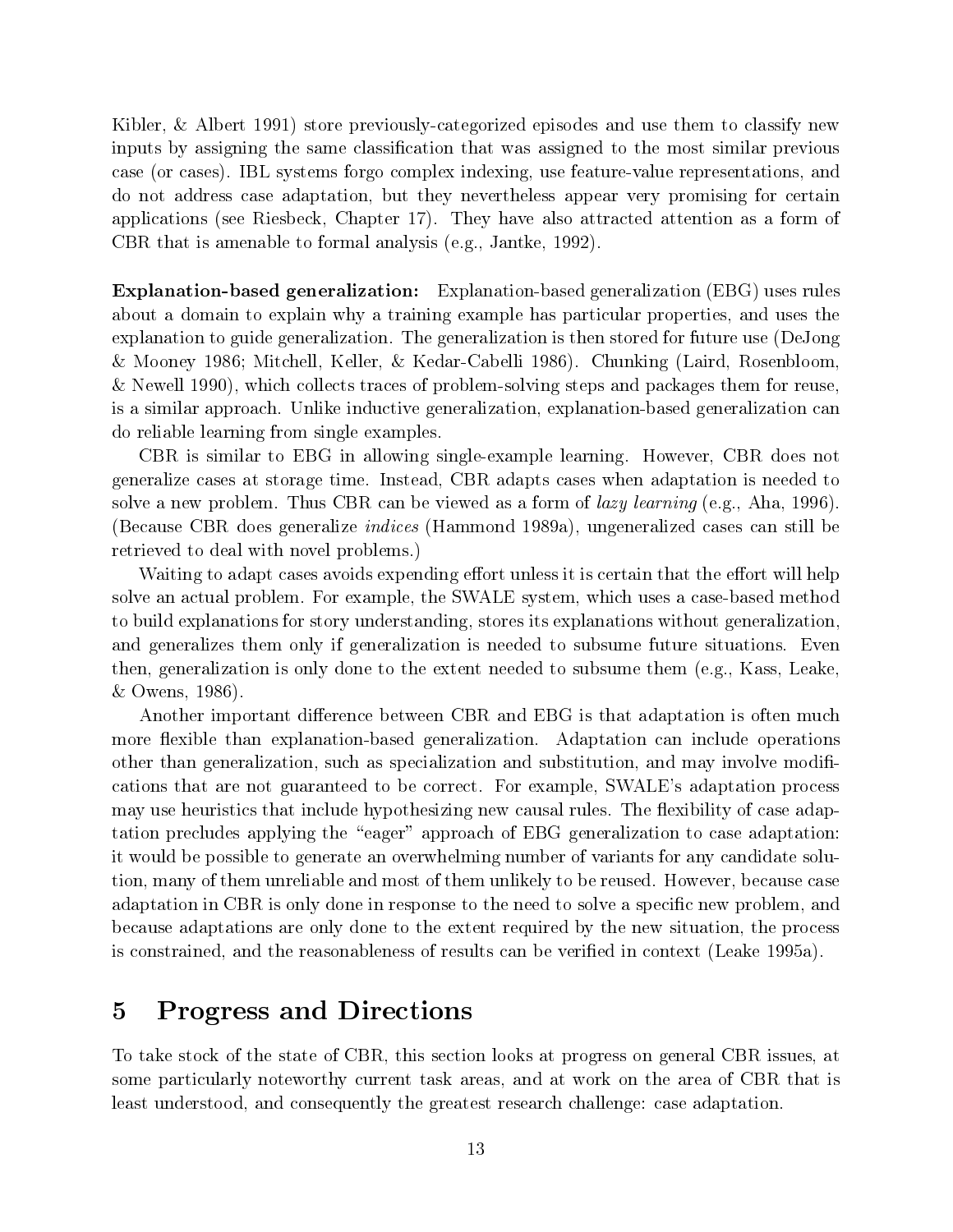#### 5.1 Progress on general issues in applying CBR

Kolodner's (1993) CBR textbook concludes with a list of general challenges and opportunities for CBR, including knowledge engineering issues such as scaleup, evaluation, and developing CBR tools. Since that time, important progress has been made in each of those areas.

Scaling up: A vital question for applying ideas developed in testbed systems is whether they will "scale up" to large problems. The scale-up of CBR algorithms is now being tested in both CBR research and applications. For example, Veloso (Chapter 8) describes tests confirming successful scaleup of Prodigy/Analogy with a library of 1000 cases; Kitano and Shimazu (Chapter 13) describe the development and deployment of SQUAD, a software quality control advisory system with a case library of over 25,000 cases; Cassiopee, a casebased diagnostic aid for jet engines, uses 16,000 cases for its diagnosis process (Goodall 1995); and ALFA, a case-based system for power plant load forecasting, is in operation with a case library of 87,000 cases (Jabbour et al. 1988). These and other examples support that current technology is sufficient for CBR to be viable with large case bases. However, as Kolodner points out in Chapter 16, it is important to note that large case bases are not necessarily required by CBR. The size of the required case base depends strongly on the task being addressed. For some tasks, suitable performance may require only a few cases; for others, many thousands may be required.

Evaluation: Initial CBR research focused primarily on identifying key issues and methods for attacking them; progress was measured by qualitative advances in the types of problems that could be solved and by the insights they provided about human reasoning and reminding. As the field has matured, increased attention has been given to more quantitative evaluations of CBR systems and methods. Many case studies of evaluation of CBR systems and discussions of how to perform that evaluation are available in the proceedings of the 1994 AAAI Workshop on Case-Based Reasoning (Aha 1994). The chapters in this volume substantiate approaches with a mixture of qualitative and quantitative evaluations.

One difficulty in using quantitative evaluation to guide system construction is that CBR systems are complicated artifacts whose performance depends on many subtle interactions between components, as well as on the characteristics of the domain. Santamaria and Ram (Chapter 12) describe a methodology that addresses this problem by developing models of system performance, doing experimentation to validate those models, and using the models to guide design decisions.

From the perspective of applied CBR in a production setting, all evaluation criteria are subsumed in a single criterion: the effect on the bottom line. In order to be useful, CBR systems must be cost-effective. Many fielded applications attest to the cost-effectiveness of CBR applications and also on when and how CBR should be applied (e.g., Kitano and Shimazu, Chapter 13, and Mark et al., Chapter 14).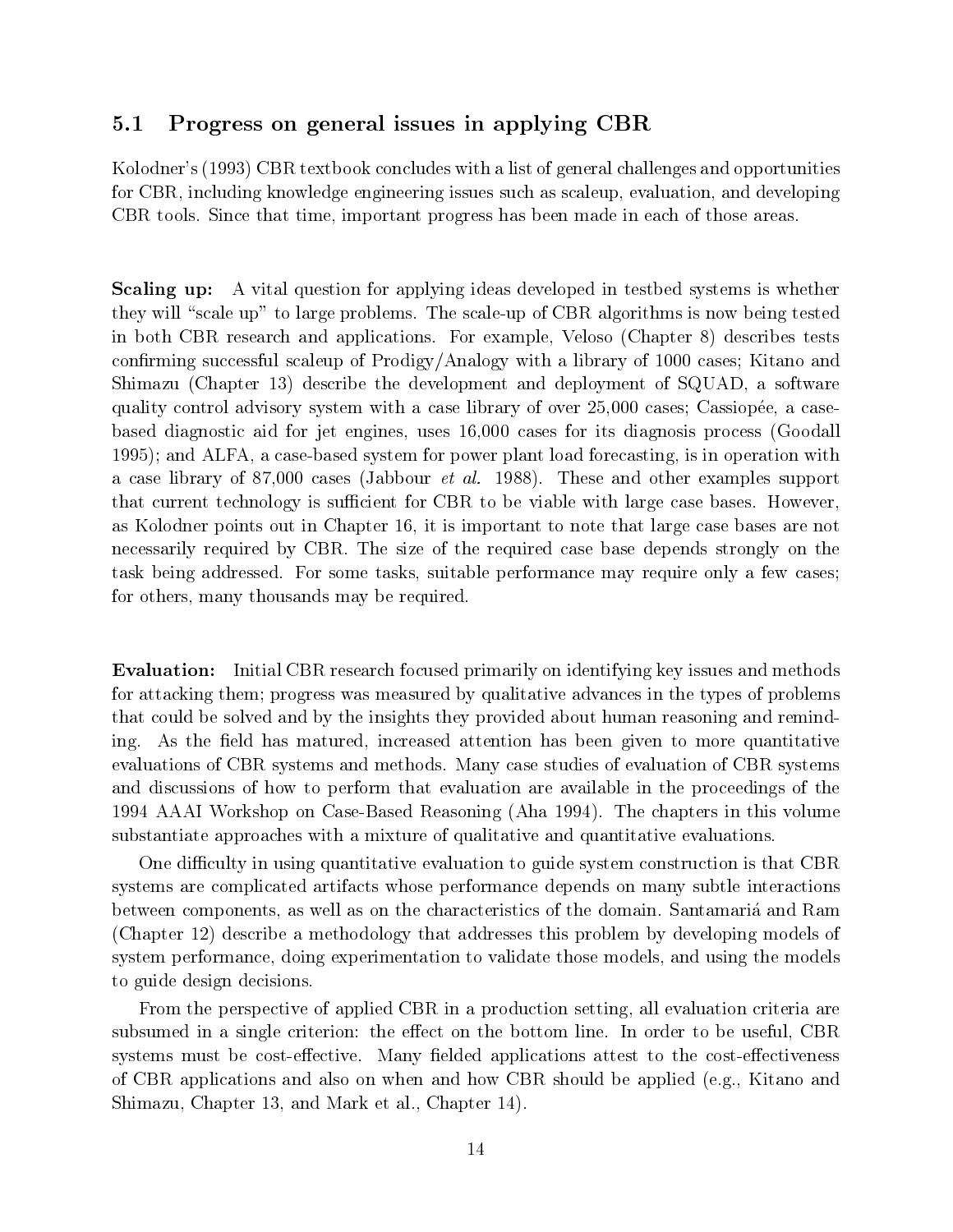Tools: Because one of the motivations for CBR is to decrease the burden of developing intelligent systems, the ease of developing CBR systems is a crucial concern. The need for tools to enable an expert to participate directly in the case acquisition and case engineering process has been recognized from the early days of CBR (e.g., Riesbeck, 1988). An important part of current work on large-scale CBR projects is developing tools that manage basic parts of the CBR process (e.g., Kitano & Shimazu, Chapter 13, and Mark et al., Chapter 14). The FABEL project, for example, has developed a suite of both general and domain-specific tools to support case management, retrieval, assessment and adaptation of architectural designs (e.g., FABEL Consortium, 1993; Voss, 1994).

Some projects have also developed tools to ease the construction of particular classes of case-based systems. Examples include Design-MUSE (Domeshek et al. 1994), which eases construction of case-based design aids, REPRO (Mark et al., Chapter 14), which is a tool kit to help in the development of case-based advisory systems, and the ASK tool, for building browsable corporate memories (Ferguson et al. 1991). Tools have also been developed to help to build case-based teaching systems to facilitate students' case acquisition in new domains. For example, the GuSS tool facilitates building learning-by-doing systems that allow a student to do active learning in a low-risk, simulated social environment (Burke and Kass, Chapter 5).

Commercial CBR shells are available as well. CBR shells provide mechanisms to support case retrieval, such as nearest-neighbor retrieval or automatically generated decision trees, and may allow users to interactively provide additional information as needed during retrieval. They may also provide sophisticated interfaces to facilitate creating and editing the case base, as well as facilities for importing information in existing databases. Watson (1995) provides a comparative sketch of a number of tools including ART\*Enterprise, Case-1, Casepower, the Inference CBR2 family, Eclipse, ESTEEM, KATE, ReCall, ReMind, and CBR Works. Althoff et al. (1995) provide a detailed comparative evaluation of five CBR shells: CBR Express, ESTEEM, KATE, ReMind, and CBR Works.<sup>2</sup> In this volume, Mark et al. (Chapter 14) discuss some experiences with commercial shells and the strategy of building components that add needed functionality "on top of" the functionality provided by a commercial CBR shell.

As Riesbeck (Chapter 17) points out, additional tools are needed to aid human indexing (see Goldstein, Kedar, & Bareiss, 1993, and Osgood & Bareiss, 1993, for examples of this type of tool), and another need is "catalogs" of the types of indices appropriate for particular tasks and domains (e.g., Domeshek, 1992; Leake, 1992b; Schank and Osgood, 1990). Likewise, tools are needed to facilitate acquisition of adaptation knowledge (one method under development is sketched in Leake, Kinley, & Wilson, Chapter 11).

Methodologies: Full acceptance of CBR by industry depends on establishing software development methodologies for CBR, to define how to organize and develop CBR projects. Lessons from CBR applications form a foundation for defining such methodologies. As

 $\Box$  CDR WORKS was previously named  $S$  -Case, and is referred to by that name in both the references.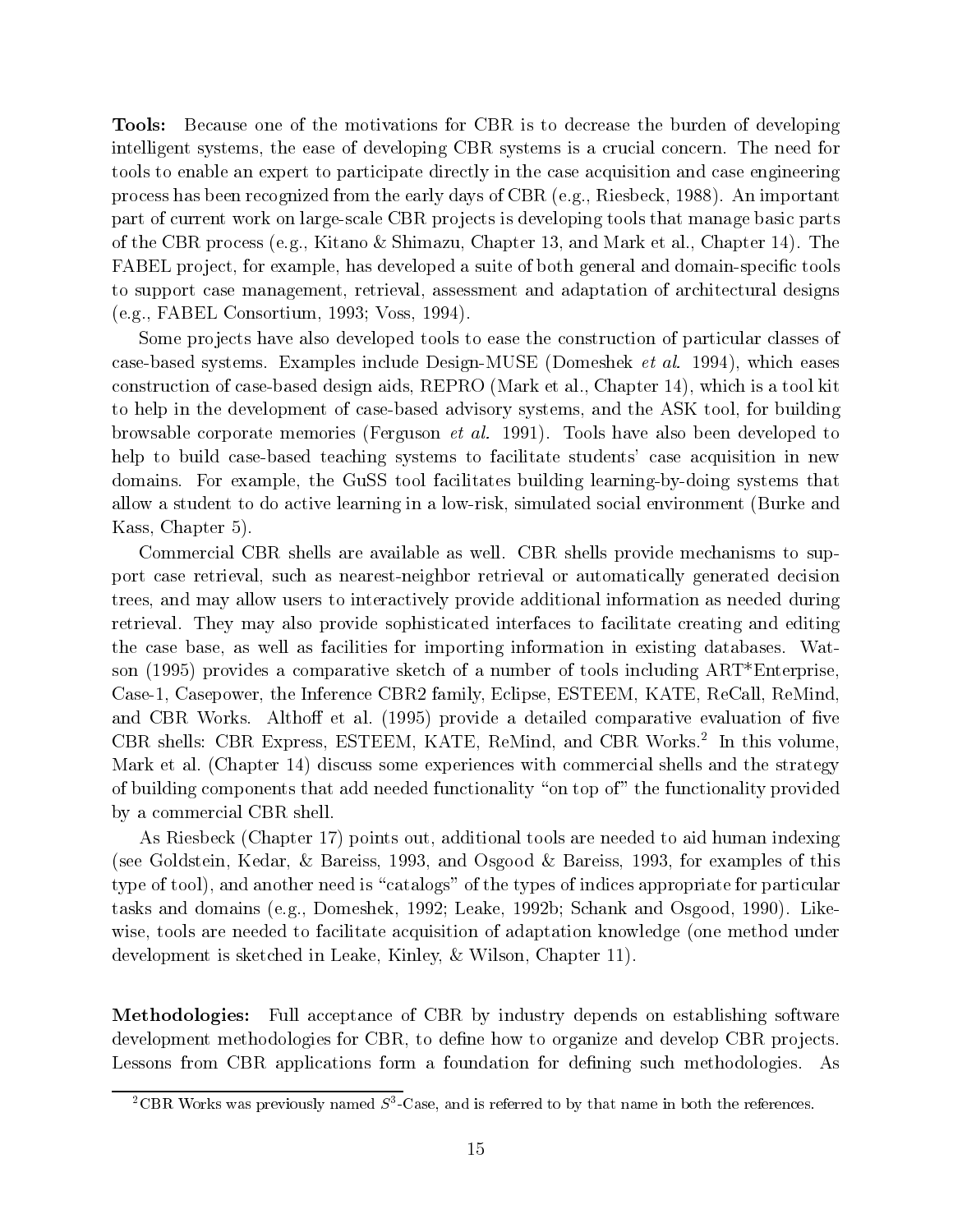Kitano and Shimazu describe, those lessons have already been used to define a methodology for building and maintaining large scale experience-sharing CBR systems at NEC.

One fundamental principle revealed by many experiences is the value of an iterative development process. Because CBR systems can provide useful results even with a partial case library, systems can be fielded with a set of seed cases that is augmented as gaps are revealed during use. Additional study is needed on issues in initial case engineering and case-base maintenance throughout the life-cycle of CBR applications.

#### 5.2 Some noteworthy uses of CBR

CBR has been applied to a full spectrum of AI tasks, such as classification, interpretation. scheduling, planning, design, diagnosis, explanation, parsing, dispute mediation, argumentation, projection of effects, and execution monitoring. Many of these areas will be discussed in the following chapter. This section will discuss a few others that reveal noteworthy aspects of the CBR process and its relevance to important areas.

Creative reasoning: A common misconception about case-based reasoning is that it only applies if new problems are very similar to those solved in the past. Although CBR is a simple and effective method for that type of reuse, it is also an interesting framework for creative reasoning. Creativity can enter into the CBR process in flexible retrieval processes that result in novel starting points for solving new problems, in mapping processes that form novel correspondences, and in flexible case adaptation to generate novel solutions. These processes have been used as a basis for case-based models of creative explanation (e.g., Kass, 1990; Kass, 1992; Schank, 1986; Schank & Leake, 1986; Schank & Leake, 1989), design and problem-solving (e.g., Bhatta, Goel, & Prabhakar, 1994; Kolodner & Penberthy, 1990; Kolodner, 1994, Wills and Kolodner, Chapter 4), story generation (Turner 1994), and understanding (Moorman & Ram 1994).

Case-based aiding systems: Case-based aiding systems use automated case memories to support human reasoners. The case memories provide the experiences that human reasoners may lack, suggesting successful prior solutions and warning of prior failures. The human reasoners maintain final control, performing adaptation and evaluation of solutions. Not only does this interaction provide practical advantages, by avoiding the need for automatic case adaptation and evaluation, but humans readily accept and appreciate the availability of advice. A classic example is Lockheed's Clavier (Mark et al., Chapter 14), an aiding system which uses its case library both to suggest autoclave layouts and to provide feedback on user solutions. Another is the SQUAD system at NEC (Kitano and Shimazu, Chapter 13).

A task area with particularly active research is interactive decision-aiding for design (e.g., FABEL consortium, 1993; Griffith & Domeshek, Chapter 3; Gómez de Silva Garza & M. Maher, 1996; Hua & Faltings, 1993; Smith, Lottaz, & Faltings, 1995; Sinha, 1994; Sycara et al., 1991). Case-based design-aiding systems often support the design process not only with suggestions, but through mechanisms to facilitate case combination and adaptation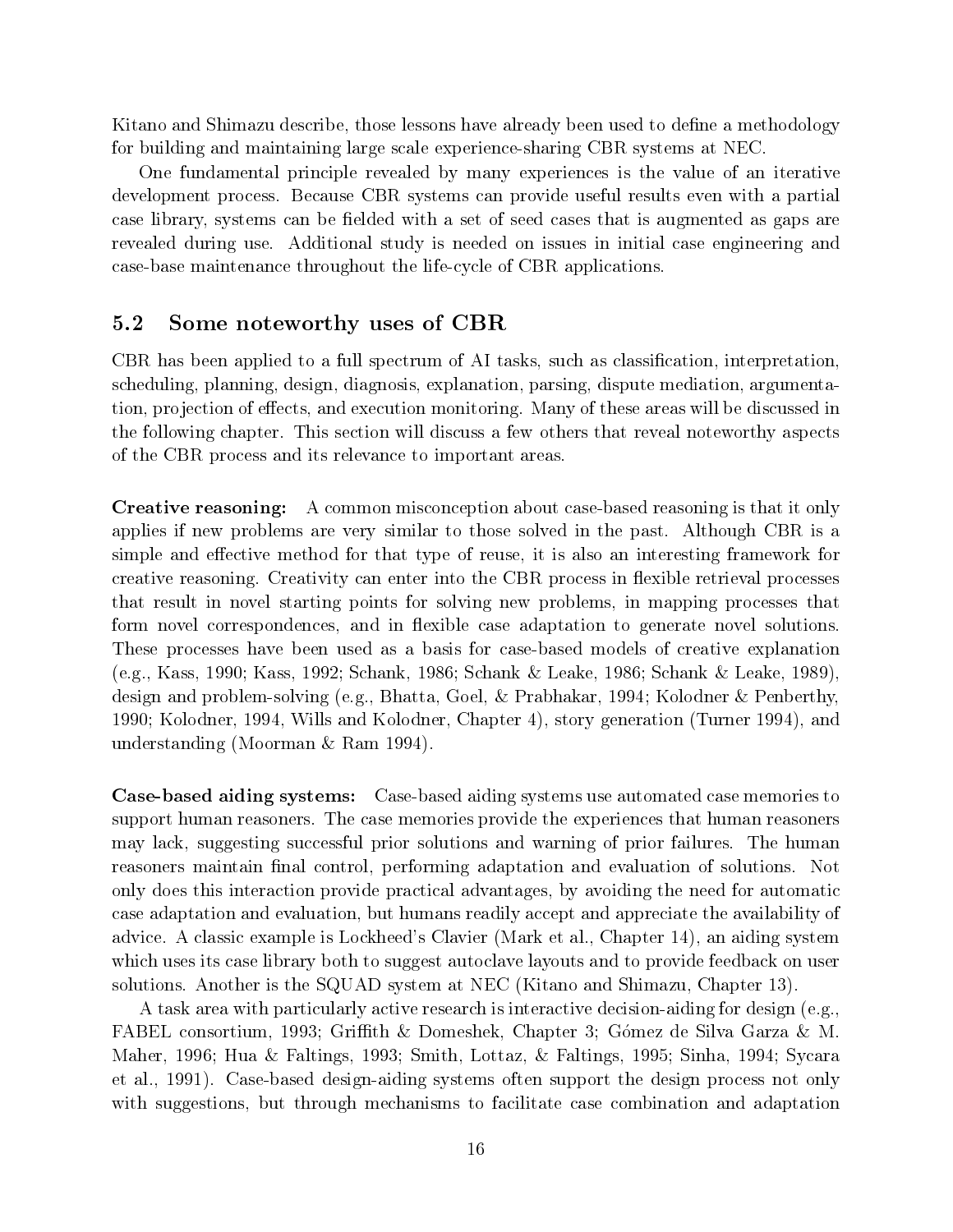by the user. There is also considerable interest in case-based decision-aiding for medical applications such as design of radiation treatments (e.g., Berger, 1995a; Kahn & Anderson, 1994, Macura & Macura, 1995).

A particularly active area in fielded applications is case-based help desk systems. Such systems provide a resource for human help desk employees, who can call upon an automated case library to present similar prior questions and answers. Case-based help desk systems can provide signicant performance improvements with rapid development time. Compaq's SMART system (Acorn & Walden 1992), a case-based call tracking and problem resolution system that aids customer service representatives at a central help line, was built in six months and improved productivity sufficiently to pay for itself within a year. CBR aiding systems are also being used to provide direct support, bypassing the need for customer service representatives. Compaq's QuickSource, a CBR application for printer diagnosis (Nguyen, Czerwinski, & Lee 1993), was not only used as part of SMART but also shipped directly to customers with printers to allow them to perform their own diagnosis. Some issues in developing case-based help desks are discussed by Kriegsman & Barletta (1993) and Mark et al. (Chapter 14).

Corporate memories: Case bases are an appealing way to capture and share experiences of multiple agents. The case libraries accumulated by case-based help desk systems are one example of corporate memories, and are an interesting example of the use of cases for knowledge sharing. Case bases for particular help desk domains are now available as commercial products (Inference Corporation, 1995), providing a form of \instant experience" that can be augmented by adding cases if novel problems arise. In this volume, Kitano and Shimazu Chapter 13 describe the use of CBR as the basis of a large-scale corporate experience sharing architecture.

**Case-based education:** Large-scale efforts are also under way to apply lessons from the cognitive model of case-based reasoning to training and teaching. Although case studies already play a useful role in legal and medical education, students using them generally do not confront the complexity of real episodes and do not have the opportunity to act to execute, evaluate, and revise their solutions (Williams 1992). In Chapter 15, Schank examines the ramications of CBR for education and argues for a new educational curriculum designed to support case acquisition through learning by doing. He proposes that learning be done in goal-based scenarios (Schank et al. 1993/1994), rich learning environments in which students learn skills and conceptual knowledge through activities in pursuit of compelling goals. Such learning environments can use CBR methods to facilitate students' own case acquisition, by presenting students with information about others' experiences, in the form of relevant cases, when they are likely to be useful. Burke and Kass (Chapter 5) describe a case-based teaching system reflecting this philosophy. More generally, the computational models developed by CBR can contribute to education by providing concrete suggestions about what makes a good problem, the range of problems that students should solve, and the kinds of resources that should be made available to student learners (Kolodner, Hmelo, & Narayanan 1996).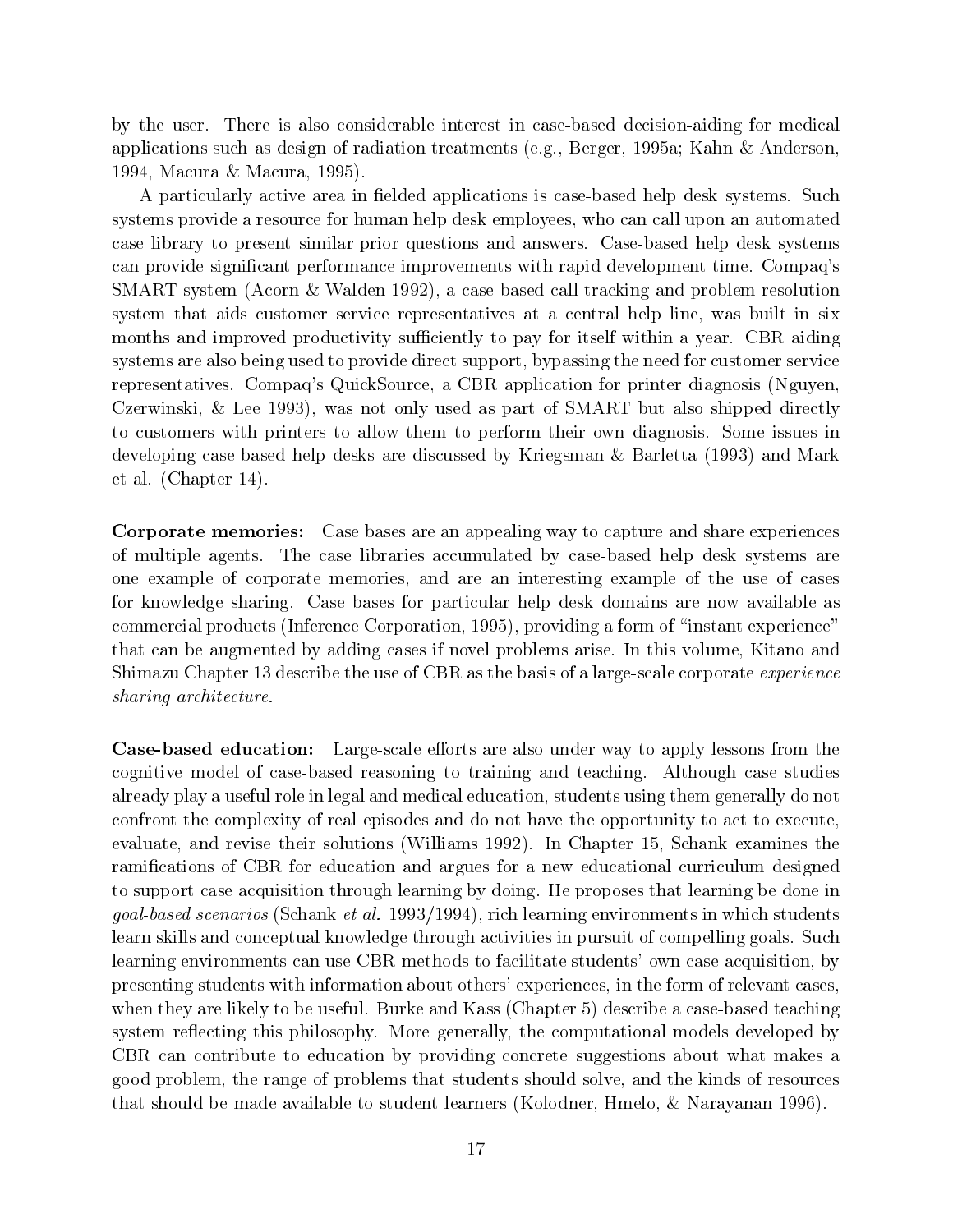Knowledge navigation: The knowledge access issues that are crucial to CBR will also play a central role in developing \digital libraries" of on-line information. Consequently, a promising new area for applying the results of CBR is \knowledge navigation" to search and browse on-line repositories of information. For example, lessons learned about indexing and retrieval in CBR can be used to help in characterizing information and guiding information search.

The capability of CBR systems to describe and refine information needs by examples also promises to play an important role in making digital libraries easier to access. As Hammond (Chapter 7) points out, it is often natural to request information by reference to specific examples (e.g., when being shown a car by a car salesman, to ask for "something like that, but a little sportier"). CBR methods to support that type of query have the potential to signicantly facilitate interaction with on-line repositories of information.

### 5.3 Opportunities for combining CBR with other methods

In many different task areas, attention is also being devoted to the combination of CBR with other methods. That combination can involve CBR systems using other methods for support, CBR systems integrated with other methods, or CBR systems in a purely support role.

Supporting CBR with other methods: The strong CBR stand towards cognitive modeling is that CBR is the central human reasoning process. Although other sources of knowledge and other reasoning processes may be used, their role is to support the CBR process (Kolodner, Chapter 16). An example of a combined system that uses other methods to support CBR is the case-based design system JULIA (Hinrichs 1992), which uses supporting systems such as a constraint poster (Stefik 1981) and a reason maintenance system (Doyle 1979) to support a fundamentally case-based design process. Other CBR systems fall back on rule-based reasoning as a backup to CBR, using rules when no relevant cases are available (e.g., Goel, et al., 1994; Koton, 1988).

Integrated systems: More balanced combinations of CBR with other reasoning methods are also being investigated. For example, the INRECA project focuses on combining CBR and inductive learning techniques to perform diagnosis (Auriol et al. 1995). Likewise, case-based and rule-based reasoning may be combined in many ways. Cases may guide interpretation of rules; cases may be used to focus rule-based reasoning; or the CBR system may be one component among equals in a multistrategy reasoning system (Althoff  $\&$  Wess, 1991; Auriol, 1995; Bartsch-Sporl, 1995; Branting & Porter, 1991; Koton, 1988; Goel, 1989; Golding & Rosenbloom, 1991; Portinale & Torasso, 1995; Skalak & Rissland, 1991). Metareasoning about system performance, based on a self-model, can be used to guide learning to refine the CBR process itself (e.g., Arcos & Plaza, 1994; Birnbaum et al., 1991; Fox, 1995; Fox & Leake, 1995a, 1995b, 1995c; Leake, Kinley, and Wilson, Chapter 11; Ram & Cox, 1994). CBR may be also be applied in a fully integrated framework that performs strategic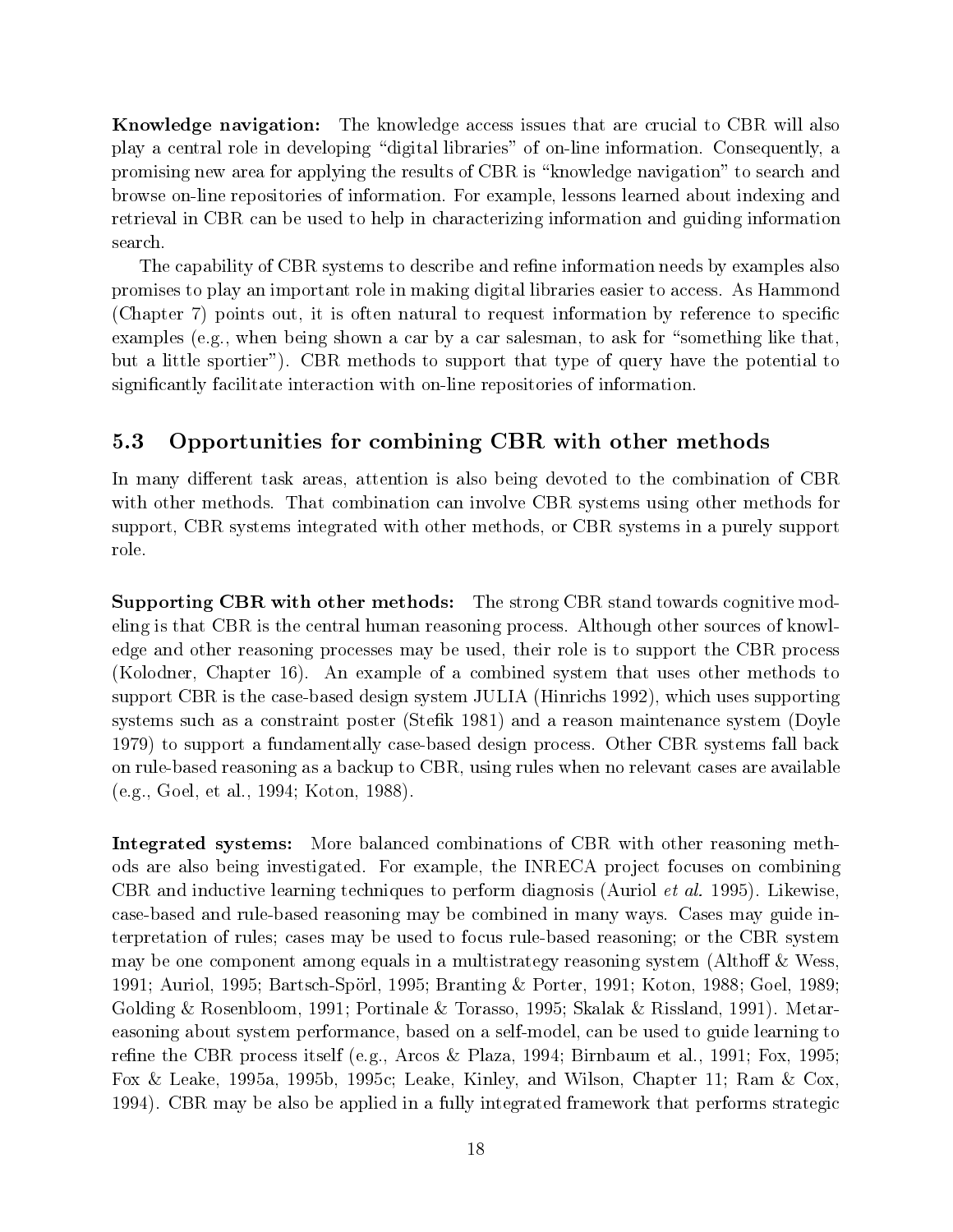reasoning about each processing step (e.g., Aamodt, 1994; Armengol & Plaza, 1994). In this volume, Veloso (Chapter 8) describes the use of CBR within an integrated architecture.

Hybrid approaches have proven useful for applications as well. Mark et al. (Chapter 14) argue that CBR should be viewed as part of a technology mix, and Hammond (1993) has described the usefulness of a class of CBR systems—that he calls "CBR-lite<sup>tm"</sup> systems which exploit the most applicable parts of a number of technologies, including CBR, to maximize performance.

CBR to support other systems: Riesbeck (Chapter 17) proposes that a key future role of CBR will be for building "intelligent components" to improve the performance of a surrounding system with minimal development cost. Because CBR systems retrieve complete solutions, they offer an "anytime" ability to produce a first-pass solution rapidly, and then to refine it if the time constraints of the surrounding system allow additional processing to be done (Dean & Boddy 1988). Learning from actual processing episodes also automatically tailors the output of the intelligent component towards precisely what the surrounding system needs.

#### $5.4$ Case adaptation

A final research challenge and opportunity centers on one of the basic steps of CBR: case adaptation. Adaptation plays a fundamental role in the flexibility of problem-solving CBR systems; their ability to solve novel problems depends on their ability to adapt retrieved cases to fit new circumstances and on their ability to repair solutions that fail.

The difficulty arises in how to perform the adaptation. There are many ways to adapt a case; effective adaptation depends on having both knowledge of possible adaptations and ways to select those that will be appropriate and effective in a particular situation. The problem is illustrated by a joke concerning Michael Jordan, a basketball superstar. In 1993 he shocked his fans by announcing that he had decided to leave basketball for baseball. In 1995, he was frustrated by a baseball strike that resulted in the baseball team owners locking out their teams and hiring replacement players, and rumors suggested that he would soon return to basketball. A joke framed the decision as Jordan selecting an adaptation to repair the situation:

Recent speculation is that Michael Jordan is switching back to basketball. We think there is a simpler explanation: He's trying to settle the baseball strike by using replacement owners.3

Central questions for adaptation are which aspects of a situation to adapt, which changes are reasonable for adapting them, and how to control the adaptation process. Answering those questions may require considerable domain knowledge, which in turn raises the question of how to acquire that knowledge. Many CBR systems depend on that knowledge being encoded a priori into rule-based production systems. Unfortunately, this approach raises the

<sup>3</sup>Tom Comeau, March, 1995.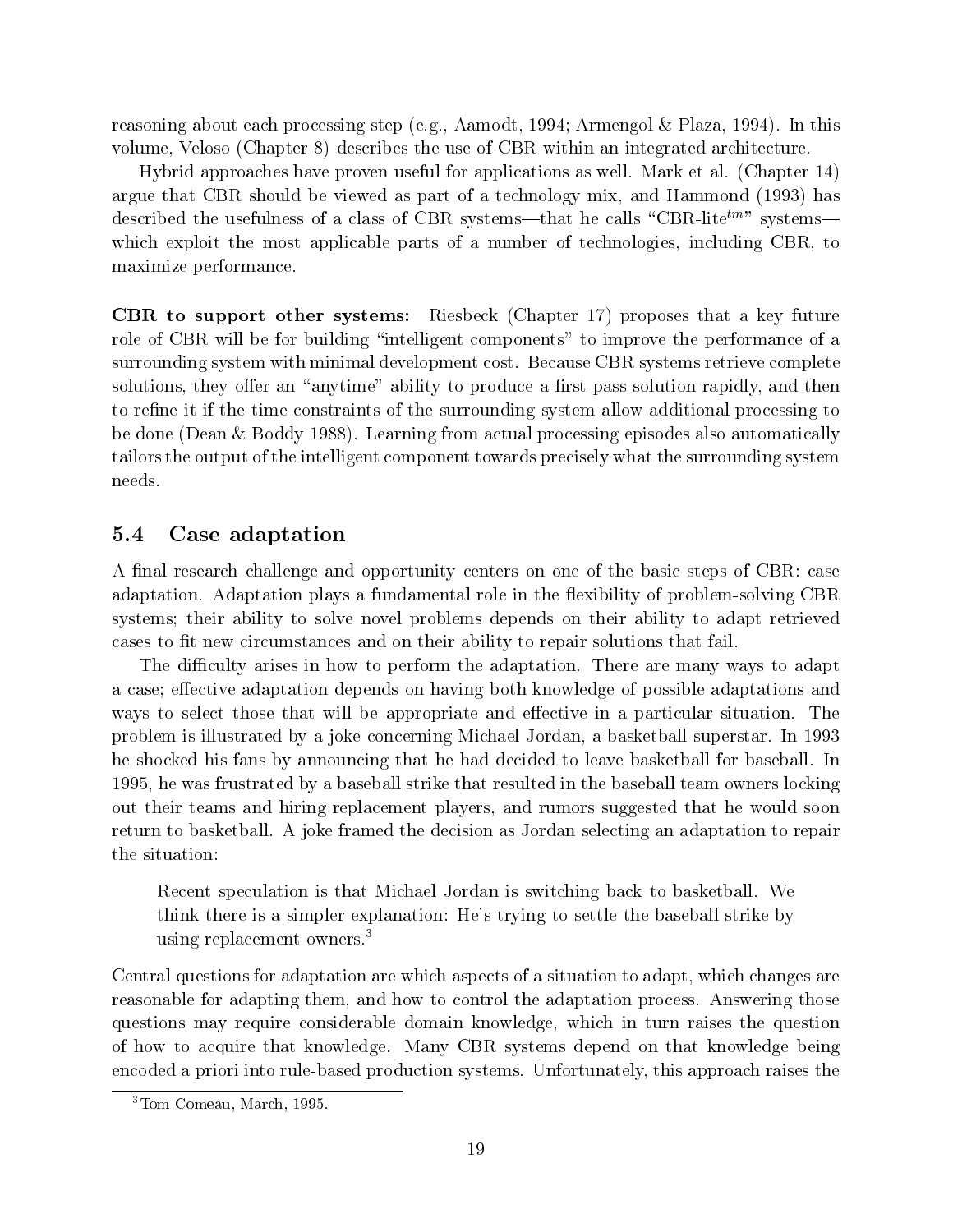same types of knowledge acquisition issues that CBR was aimed at avoiding. It has proven a serious impediment to automatic adaptation.

Recognizing that practical retrieval technologies are available, but that the general adaptation problem remains extremely difficult for CBR systems, experts in both CBR research (e.g., Kolodner, 1991) and applications (e.g., Barletta; 1994; Mark et al., Chapter 14) agree that the best use of CBR for today's applied systems is as advisory systems that rely on the user to perform evaluation and adaptation.

However, understanding case adaptation remains important both from a cognitive modeling perspective—for understanding human case-based reasoning—and from a practical one for developing fully autonomous CBR systems. Recent calls have been made for renewed attention to case adaptation (Leake 1994b; Aha & Ram 1995), and some promising approaches are emerging. These new approaches fall into two categories. The first category focuses on the knowledge and methods used during the adaptation process itself. The second addresses the problem indirectly, by trying to decrease the need for adaptation. For example, the adaptation problem can be alleviated by retrieving cases that require less adaptation to fit the current task, or by revising the task to decrease the need for adaptation.

#### 5.4.1 Improving adaptation capabilities

Most research on case adaptation has assumed that adaptation must be done in a completely autonomous way by rule-based systems. This results in a knowledge acquisition problem for adaptation rules. Two alternatives are to decrease the need for domain-specic adaptation rules, by making adaptation rules more flexible, or to avoid the need for adaptation rules by applying a case-based approach to the adaptation process itself:

 Using exible adaptation rules: One of the problems in developing adaptation rules is how to balance the operationality and generality of adaptation rules. Abstract case adaptation rules have good generality, with a small set characterizing a wide range of possible adaptations (e.g., Carbonell, 1983; Koton, 1988; Hammond, 1989a; Hinrichs, 1991), but they may be hard to apply without additional specific domain knowledge. Specific rules, on the other hand, may be more operational, but cannot easily be applied to new tasks, forcing new rules to be coded for each new task and domain.

For example, the adaptation rule *add a step to remove harmful side-effect* has been proposed to repair plans with bad side-effects in case-based planning (Hammond 1989a). This rule is widely applicable—it applies to any plan—but it gives no guidance about *how* to find the right step to add in order to mitigate a given side-effect. For example, if the case-based planning system is attempting to build a plan for X-ray treatment, and the X-ray dose needed to destroy a tumor will result in an excessive radiation dose to healthy tissue, finding the right step to add to mitigate the bad effect may require considerable domain knowledge. An alternative is a very specic version of the rule, such as add the step "rotate radiation sources" to remove harmful side-effect "excess" radiation" (Berger & Hammond 1991). Such rules can be applied effectively, but hand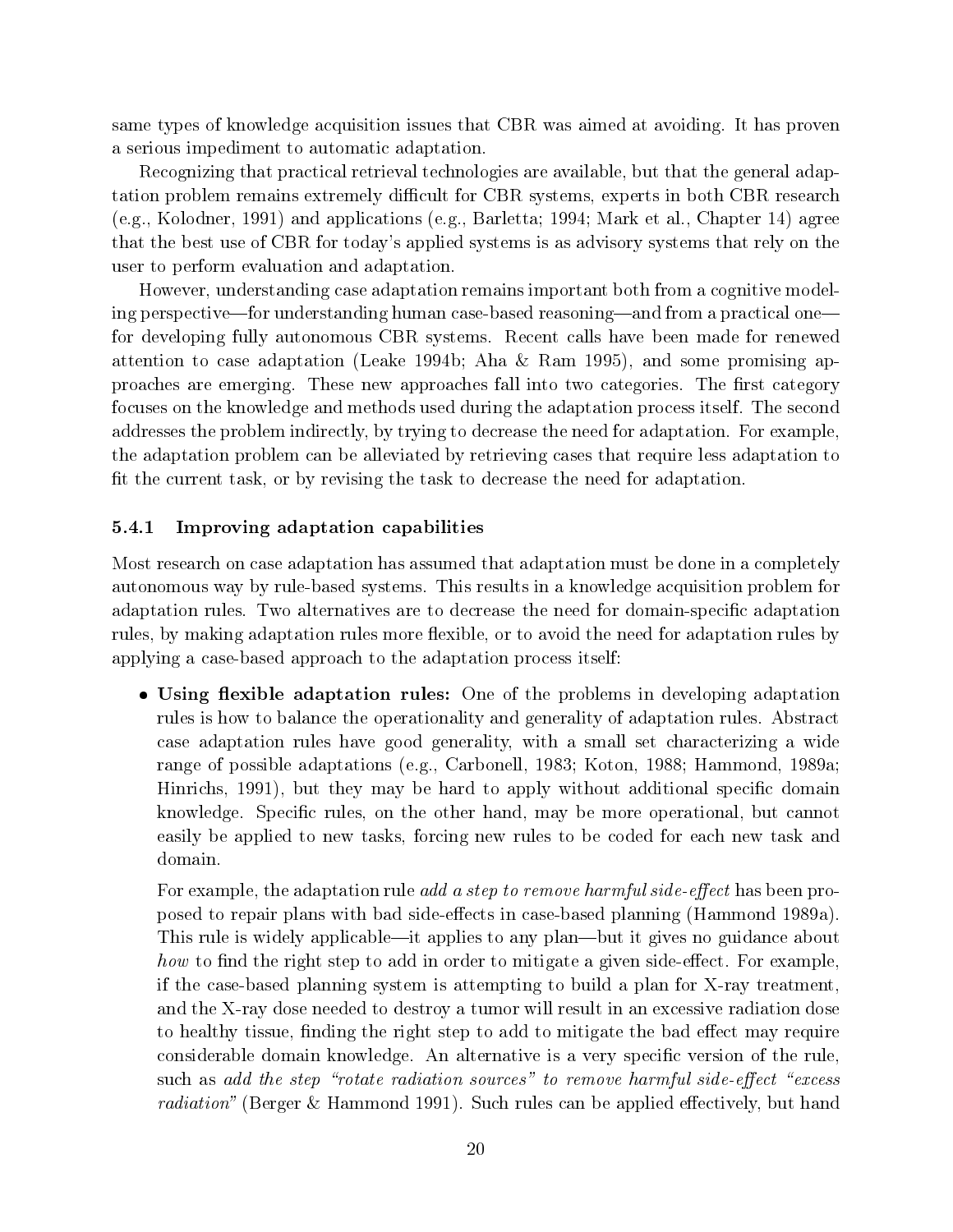building such rules in advance requires intimate knowledge of a domain. In addition, an enormous number of rules may be needed, especially in systems that reason about multiple tasks and domains.

One approach to the operationality/generality tradeoff is to replace traditional adaptation rules with adaptation strategies that operationalize abstract rules by packaging them with memory search information (Kass 1990; 1994). They strike a balance between domain-independent and domain-specific rules by providing domain-independent information about how to find the domain-specific information needed to solve a particular adaptation problem.

- Derivational analogy: Another alternative is to change the nature of the case that is stored. Rather than storing and directly reusing a solution itself, the CBR system can store a trace of how that solution was generated and replay it in the new situation. When the solution is replayed to solve future problems, the replay process can directly take into account differences between the old and new situations (e.g., Carbonell, 1986; Veloso, Chapter 8).
- Using adaptation cases: Because CBR has been shown to decrease the knowledge acquisition burden for domain knowledge in general, another appealing direction is case-based adaptation (e.g., Berger, 1995b; Leake, 1994a; Sycara, 1988). Problems remain, however, in how to acquire these adaptation cases, and how to apply adaptation cases to novel situations. Normally the reuse of adaptation knowledge is restricted to situations in which prior adaptations apply very directly.
- Supporting adaptation with introspective reasoning: Introspective reasoning about the adaptation process can be used to guide adaptation decisions and carry out adaptations and the search for needed information in a more flexible way (Leake, 1993a; Leake, 1995c; Leake, Kinley & Wilson, Chapter 11; Oehlmann, 1993; Oehlmann, 1995).
- Combining rules and cases for adaptation learning: Another new direction based on introspective reasoning is to combine rule-based and case-based adaptation, using reasoning from general heuristics when necessary, but whenever possible reusing more specic information from stored introspective reasoning traces for prior adaptations. This method allows flexible solution of new problems while relying on specific experiences when possible (Leake, Kinley, and Wilson, Chapter 11).
- Hierarchical approaches and reuse ofsubcases: Another way to facilitate adaptation is by representing cases hierarchically (e.g., Aha & Branting, 1995; Goel et al., 1994; Marir, 1995; Redmond, 1992; Smyth & Keane, Chapter 9). Hierarchical representations allow cases to be reused at the most specific level of abstraction that can be easily applied to the new situation. In addition, when individual subparts of a retrieved solution must be adapted, they can be adapted in context of the abstract outline of the entire solution. Francis & Ram (Chapter 10) describe a model of reuse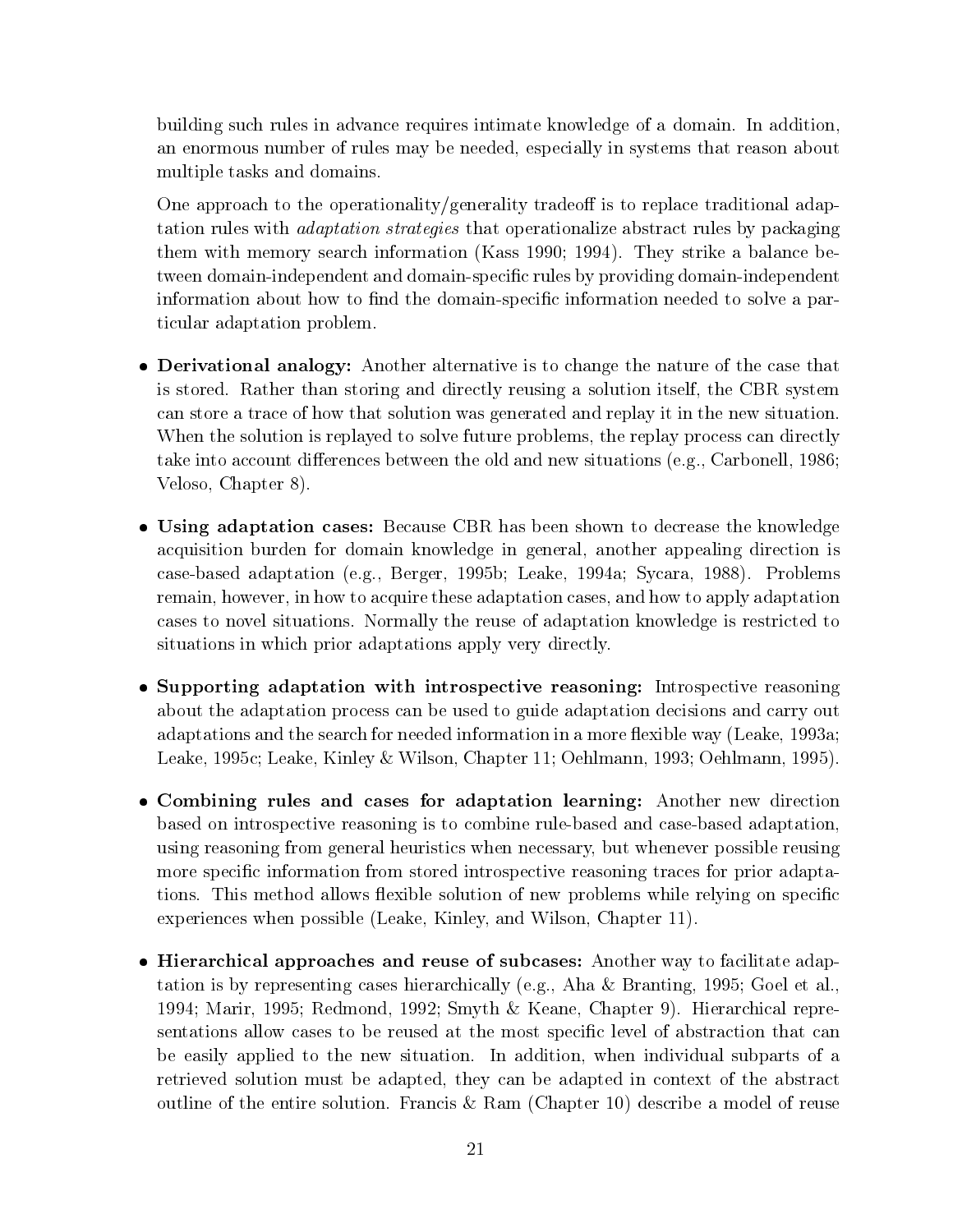of subcases in which an asynchronous memory mechanism retrieves relevant pieces of multiple prior cases to be spliced in as adaptation progresses.

#### 5.4.2 Decreasing the need for adaptation

Case adaptation takes place within a larger context, including both the interaction with other components of the CBR system and with the user of the entire system. This context provides a range of possibilities for decreasing the need for adaptation.

Alleviating the adaptation burden by refining other components: One way to alleviate the problem is to tie other components of the CBR system more closely into the adaptation process. These methods aim at more perspicacious case retrieval and similarity assessment, as well as at stored cases that are easier to adapt:

#### Rening indices to favor more adaptable cases

Because the difficulty of case adaptation depends crucially on the cases that are retrieved, improvements in retrieval can signicantly ameliorate the adaptation task. Fox and Leake (1994; 1995b; 1995c) apply introspective reasoning after problem-solving to evaluate whether the best case was retrieved, and, if not, to adjust retrieval criteria to focus future retrievals on more adaptable cases.

#### Basing retrieval directly on adaptability

Given that indexing and similarity criteria are simply proxies for adaptability, another promising direction is to integrate retrieval and similarity judgments with adaptation. Adaptation-guided retrieval, described by Smyth and Keane in Chapter 9, retrieves directly on the basis of evidence of likely adaptability.

### $\mathbf{B}$  similarity similarity judgments on a similar contract  $\mathbf{B}$

Many CBR systems use a two-step retrieval process, first retrieving a set of promising candidate cases, and then doing a finer-grained evaluation of the similarity of the retrieved cases and the new situation. Because the goal of their similarity judgment is to determine which cases can be applied to the new situations, it can be beneficial to integrate the similarity decision with the adaptation process, to favor cases not by the match between their features but instead by whether their features can be adapted to match (Börner 1994; Leake 1992a; 1995b).

### Preparing for adaptation at storage time

CBR practitioners have long recognized the need for case representations to provide the information needed to facilitate future adaptation (e.g., Kass & Leake, 1988). This basic tenet for designing representations can be taken further, however, to guide preprocessing of specic cases at storage time in order to facilitate future adaptation. For example, Redmond's (1992) snippets facilitate reuse by making subparts of an episode individually accessible; Garland and Alterman (1995) propose that before plans are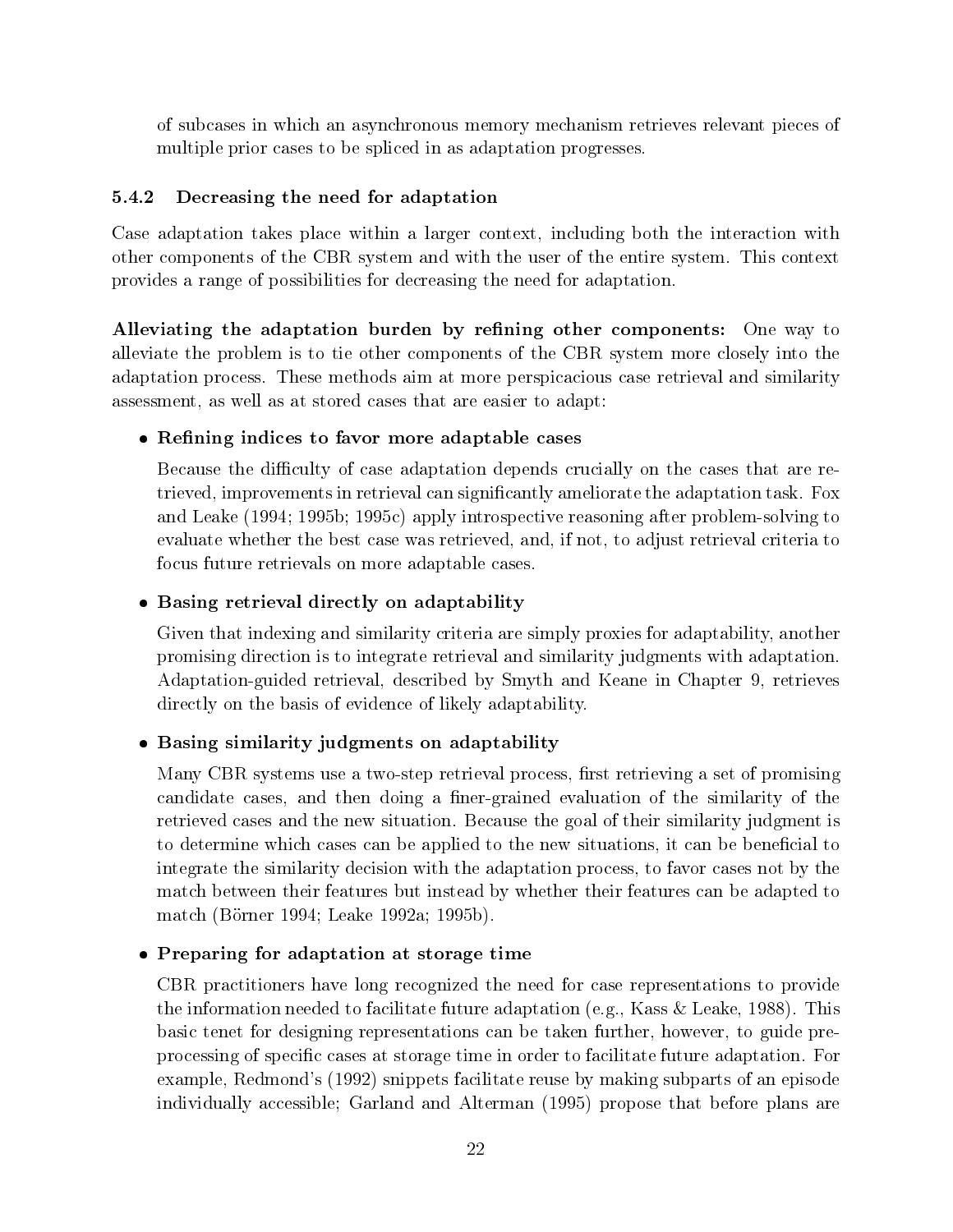stored, they should be summarized and refined to remove superfluous information and inefficient steps, and then segmented into units expected to be useful.

 Learning from user adaptation: When the user manually adapts a case in an interactive CBR system, a trace of the user's adaptation process can be recorded for future use. That trace can then be replayed when needed for similar adaptation problems (Leake, Kinley, & Wilson, Chapter 11). This approach to adaptation learning can be viewed as a form of derivational analogy for reuse of case adaptations.

Supporting user adaptation: Applied CBR systems often forgo adaptation entirely. They function solely as memories, retrieving cases and presenting them to the user, who adapts them on his or her own. However, some recent projects have begun to take a middle approach. The idea is for the CBR system to support and facilitate user adaptation while still leaving the process primarily under user control. For example, the user may make high-level adaptation decisions, with the system using model-based information to suggest possible adaptation points and inform the user of relevant constraints or track important interactions (e.g., Bell, Kedar, & Bareiss, 1994; Smith, Lottaz, & Faltings, 1995; Sinha, 1994). After a case has been adapted to provide a new solution, the CBR system can also help evaluation of the result by presenting the user with similar prior solutions and their outcomes (Mark et al., Chapter 14).

Adapt the context, not the case: The goal of a CBR system is to generate a useful solution. Normally, this is accomplished by adapting a prior solution to apply to a new problem. An alternative method is to adapt the problem situation itself, so that the retrieved case can apply to the new problem without adaptation. For example, in CBR systems that retrieve and display video clips for educational purposes, no adaptation of the video clips is possible. However, for the purposes of such systems it is equally effective to *adapt the context*, by explaining why the retrieved video clip is relevant. "Bridging" generates a description of why a case is relevant, showing how the case applies. Burke and Kass (Chapter 5) describe a system which presents students with video clips and explanations of their signicance. The "bridge" provided by that explanation makes the retrieved case useful.

#### The contents of this book 6

This book presents a selection of recent progress, issues, and directions for the future of case-based reasoning. It includes chapters addressing fundamental issues and approaches in indexing and retrieval, situation assessment and similarity assessment, and in case adaptation. Those chapters provide a \case-based" view of key problems and solutions in context of the tasks for which they were developed. It then presents lessons learned about how to design CBR systems and how to apply them to real-world problems. It closes with perspectives on the state of the field and the most important directions for future impact.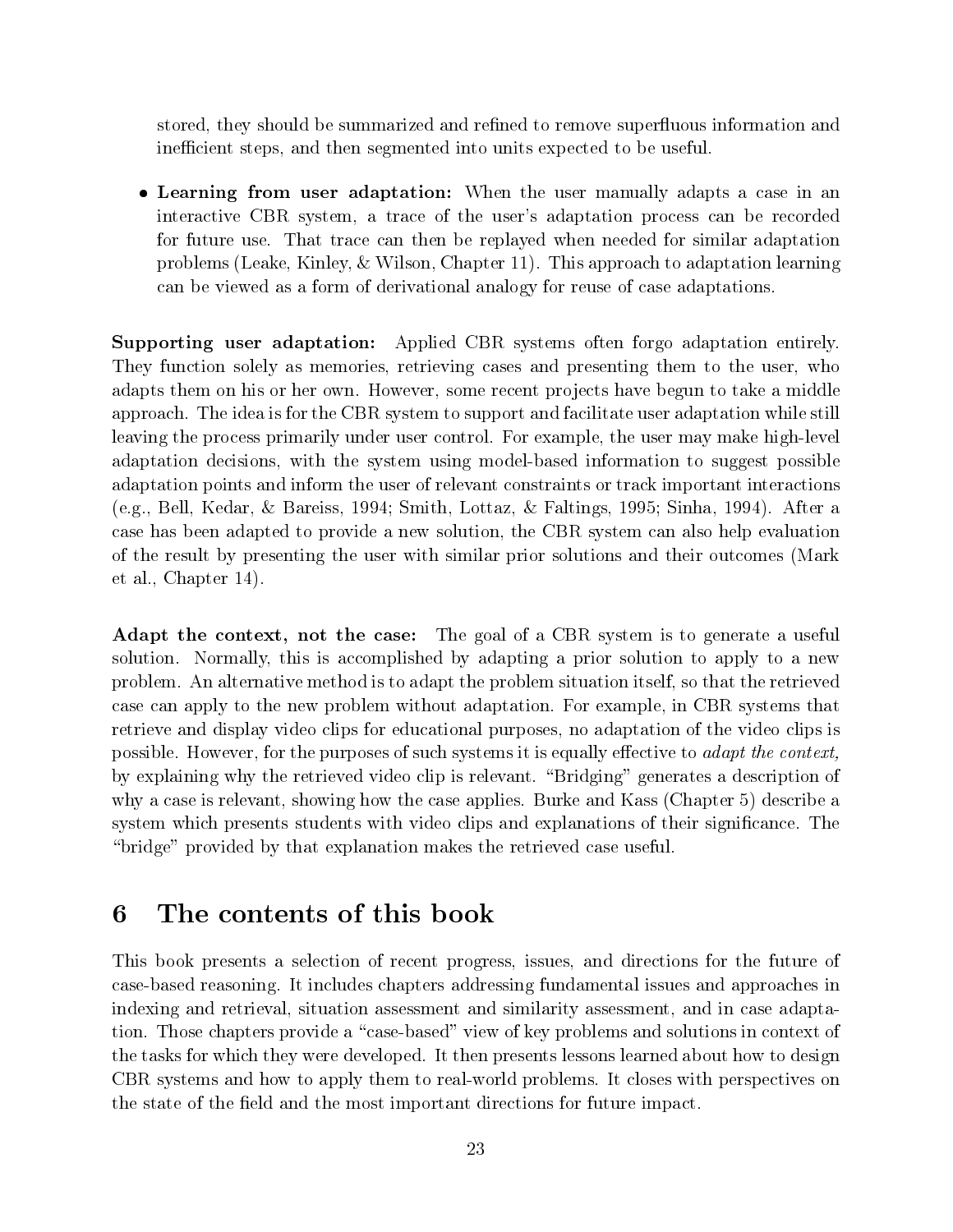The case studies presented involve a broad sampling of tasks, such as design (Chapters 3, 4, and 9), education (Chapters 5 and 15), legal reasoning (Chapter 6), planning (Chapters 10, 11, 12), decision support (Chapters 3, 13 and 14), problem-solving (Chapters 4, 8 and 14), and knowledge navigation (Chapter 7). In addition, they experimentally examine one of the fundamental tenets of CBR, that storing experiences improves performance (Chapters 8 and 12). The chapters also address other issues that, while not restricted to CBR per se, have been vigorously attacked by the CBR community. These include creative problemsolving (Chapter 4), strategic memory search (Chapters 6 and 11), and opportunistic retrieval (Chapters 4, 5, and 10).

The discussion of research issues and results is complemented with experiences and lessons from building CBR applications for tasks such as experience sharing (Chapter 13), autoclave loading, diagnosis, help desk support (Chapter 14), and education (Chapters 5 and 17). These identify crucial issues and approaches for developing and deploying applied systems.

This book closes with perspectives on the state of case-based reasoning and its future impact. In Chapter 14, Mark et al. discuss insights about applying CBR, based on their experiences with a number of CBR applications. In Chapter 15, Schank examines the role of case acquisition in human learning and argues that case-based reasoning has profound implications for transforming education. In Chapter 16, Kolodner first identifies and dispels misconceptions that distort perceptions of CBR and then underlines key problems to attack in order to advance the field. In Chapter 17, Riesbeck presents a vision for the future of AI, the role CBR will play in that future, and the resulting challenges for the next generation of case-based reasoning systems. This volume provides a vision of the present, and a challenge for the future, of case-based reasoning research and applications.

# 7 Conclusion

This chapter has placed case-based reasoning in context, delineated some of its tenets, and pointed to new directions to be addressed by the case studies in the remainder of the book. The heart of CBR is the importance of experiences and lessons—of remembering and reusing specific experiences and the lessons that they provide. This volume applies that principle of CBR to examining CBR itself, by presenting experiences and lessons in using CBR.

Experiences with the current generation of CBR systems suggest central challenges for future research, such as the case adaptation problem; they also show how to apply CBR technology. Finally, they show where CBR may have the most impact. The following chapters present individual perspectives that illuminate important experiences, lessons, and future directions for advancing case-based reasoning.

# 8 Acknowledgments

The initial idea for this book came out of The AAAI-93 Workshop for Case-Based Reasoning (Leake 1993b), sponsored by the American Association for Artificial Intelligence. I would like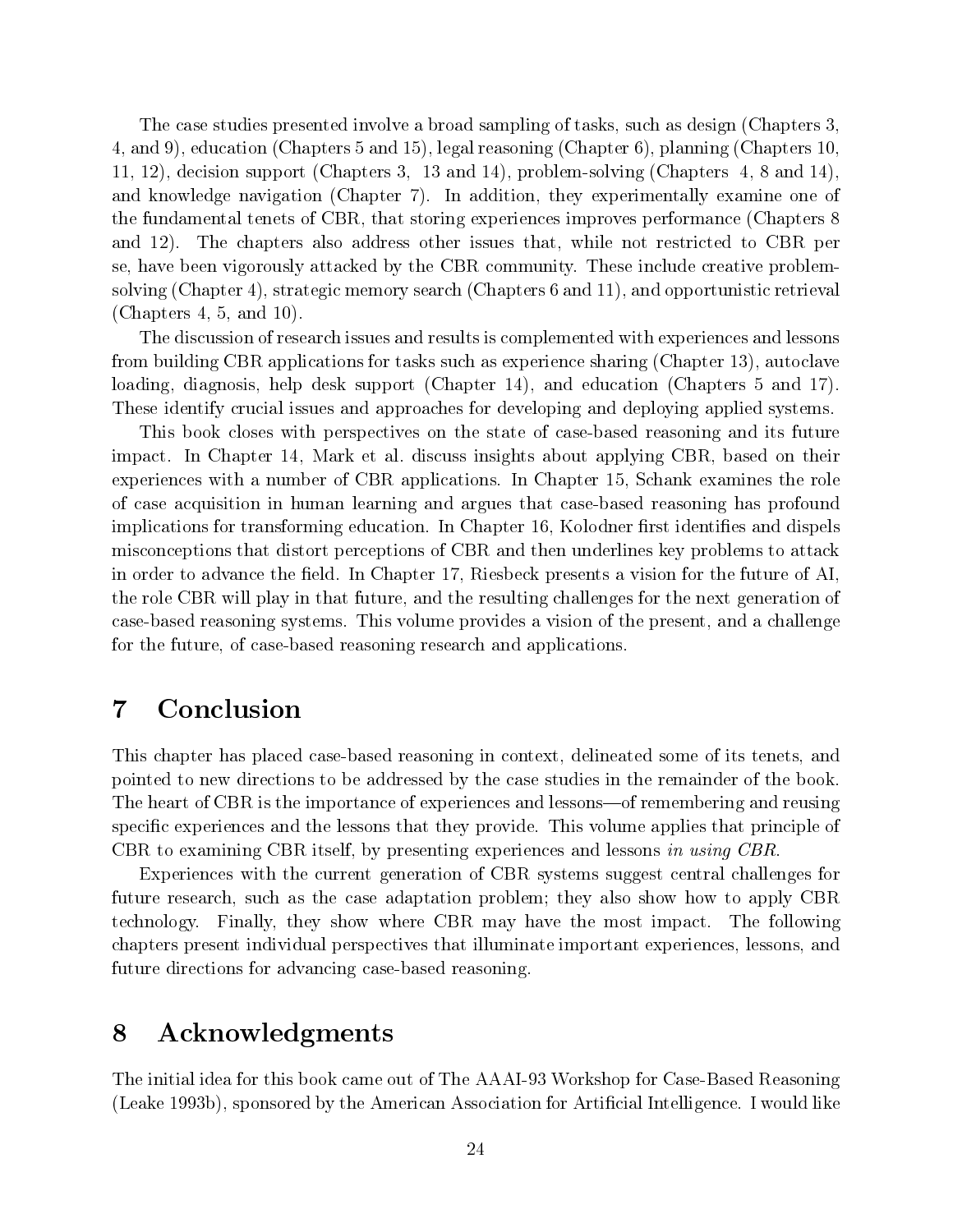to thank all the chapter authors for their contributions, and also to thank Ray Bareiss, Robin Burke, Eric Domeshek, Anthony Francis, Janet Kolodner, Ashwin Ram, Chris Riesbeck, Ra ja Sooriamurthi, and David Wilson, for their generous assistance as the book was being prepared. I am grateful to Ken Ford, Editor in Chief of the AAAI Press, for his enthusiastic support for this volume and his instrumental role in its coming into being, and to Mike Hamilton of AAAI Press, who helpfully guided arrangements and the production process. The author's work is supported by the National Science Foundation under Grant No. IRI-9409348.

# 9 Some CBR Resources

The tutorial in chapter 2 of this volume presents a more thorough discussion of key CBR principles and issues and how to develop CBR systems. Kolodner's (1993) textbook Case-Based Reasoning presents an extensive examination of CBR issues and survey of American CBR research. Riesbeck and Schank's (1989) Inside Case-Based Reasoning, and Schank, Riesbeck, and Kass's (1994) Inside Case-Based Explanation, present distillations of a number of influential dissertations on case-based reasoning research, in addition to "micro" versions of CBR programs developed to facilitate experimentation. Aamodt and Plaza's (1994) overview article includes an introduction to the field with highlights of American and international CBR research.

The most complete picture of the field is provided by the proceedings of the many casebased reasoning workshops. Proceedings are available for the larger workshops in the United States (Kolodner 1988a; Hammond 1989b; Bareiss 1991; Leake 1993b; Aha 1994) and in Europe (Wess, Althoff, & Richter 1994; Haton, Keane, & Manago 1995; Watson 1995), as well as for the First International Conference on Case-Based Reasoning (Veloso & Aamodt 1995).

There are also numerous electronic CBR resources, including discussion lists and archives of many CBR sources. The following list is a sampling of those available as of January 1, 1996.

### 9.1 Mailing lists/Newsletters

- AI-CBR: A mailing list including announcements, questions, and discussion about CBR, managed by Ian Watson and Farhi Marir at Salford University. To join, send an electronic mail message to mailbase@mailbase.ac.uk with "join ai-cbr your name" as the body of the message.
- CBR-MED: A mailing list for those interested in CBR for medical domains, including members of the CBR and medical communities. It is managed by Kurt Fenstermacher of the University of Chicago and Charles Kahn of Medical College of Wisconsin. To join, send a message to listproc@cs.uchicago.edu with "subscribe CBR-MED your name" as the body of the message.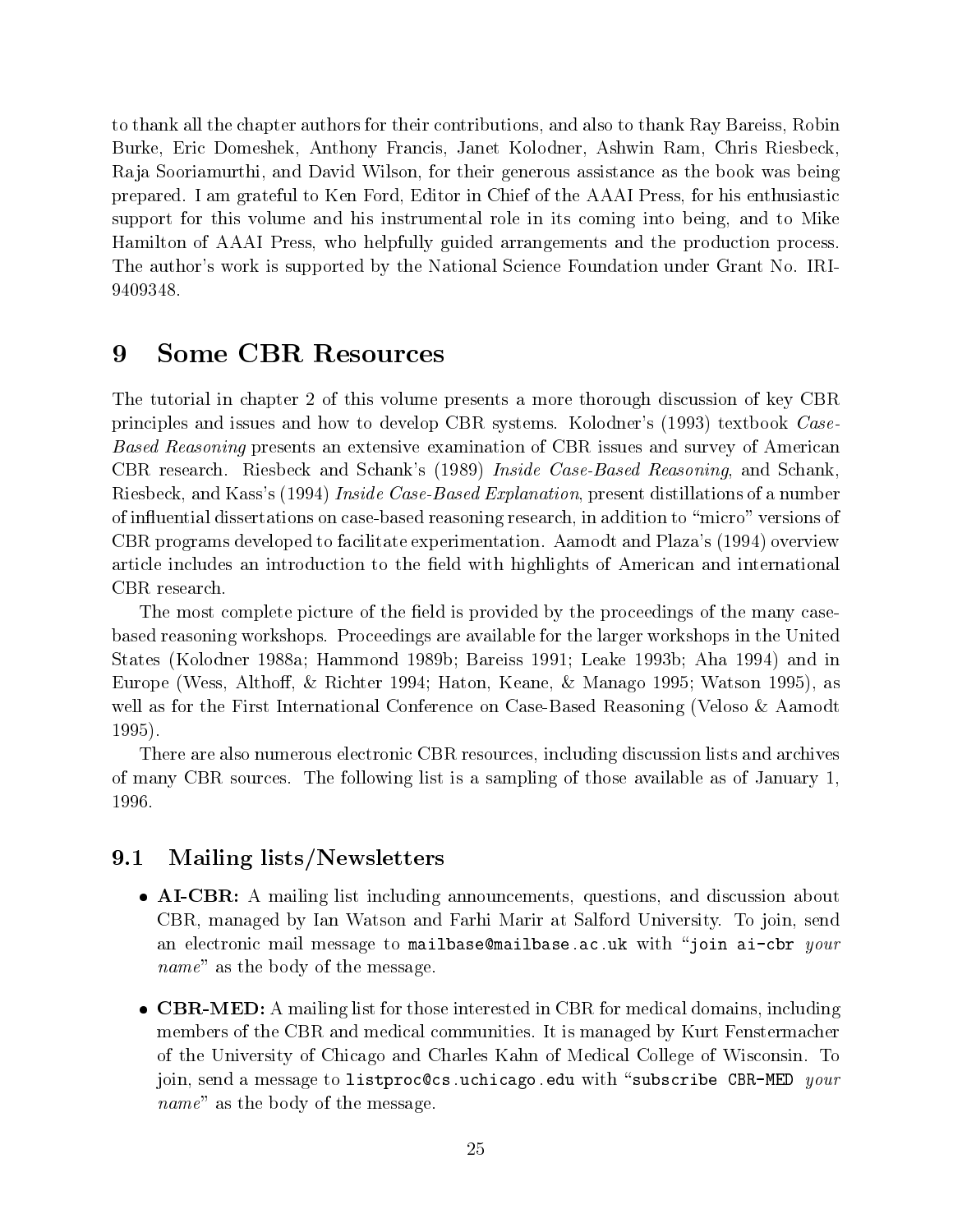car newsletter: A quarterly electronic newsletter which originated as a publication or  $\alpha$ of the Special Interest Group on Case-Based Reasoning (AK-CBR) in the German Society for Computer Science. It is managed by Dietmar Janetzko of the University of Freiburg and Stefan Wess of Inference Corporation. The home page for the newsletter is http://wwwagr.informatik.uni-kl.de/~lsa/CBR/cbrNewsletter.html.

#### $9.2$ Sites on the World Wide Web

The following sites include many references and links to other electronic CBR resources:

- David Aha at the Naval Research Laboratory maintains a site with URL http://www.aic.nrl.navy.mil/~aha/research/case-based-reasoning.html.
- Ralph Bergmann at the University of Linux and Theorem maintains a site with URL URL URL URL URL URL URL URL URL http://wwwagr.informatik.uni-kl.de/~lsa/CBR/CBR-Homepage.html.
- Ian Watson at the University of Salford maintains a site with URL URL UNIVERSITY http://www.salford.ac.uk/survey/staff/IWatson/cbr01.htm.

# References

Aamodt, A. 1994. Explanation-driven case-based reasoning. In Wess, S.; Althoff, K.; and Richter, M., eds., Topics in Case-Based Reasoning, 274–288. Berlin: Springer Verlag.

Aamodt, A., and Plaza, E. 1994. Case-based reasoning: Foundational issues, methodological variations, and system approaches. AI Communications  $7(1):39-52$ .

Acorn, T., and Walden, S. 1992. SMART: Support management automated reasoning technology for Compaq customer service. In Proceedings of the Fourth Innovative Applications of Artificial Intelligence Conference, 3-18. Menlo Park, CA: AAAI Press.

Aha, D., ed. 1994. Proceedings of the AAAI-94 Workshop on Case-Based Reasoning. Menlo Park, CA: AAAI Press. Technical Report WS-94-01.

Aha, D., ed. 1996. Artificial Intelligence Review: Special Issue on Lazy Learning. Boston: Kluwer. In press.

Aha, D., and Branting, K. 1995. Stratied case-based reasoning: Reusing hierarchical problem solving episodes. In Proceedings of the Thirteenth International Joint Conference on Artificial Intelligence, 384-390. San Francisco: Morgan Kaufmann.

Aha, D.; Kibler, D.; and Albert, M. 1991. Instance-based learning algorithms. Machine Learning 6:37-66.

Aha, D., and Ram, A. 1995. Preface. In Working Notes of the Fall Symposium on Adaptation of Know ledge for Reuse, v. Cambridge, MA: AAAI.

Allemang, D. 1993. Review of the first European workshop on case based reasoning EWCBR-93. Case-Based Reasoning Newsletter 2(3). Electronic newsletter published by the special interest group AK-CBR of the German Society for Computer Science.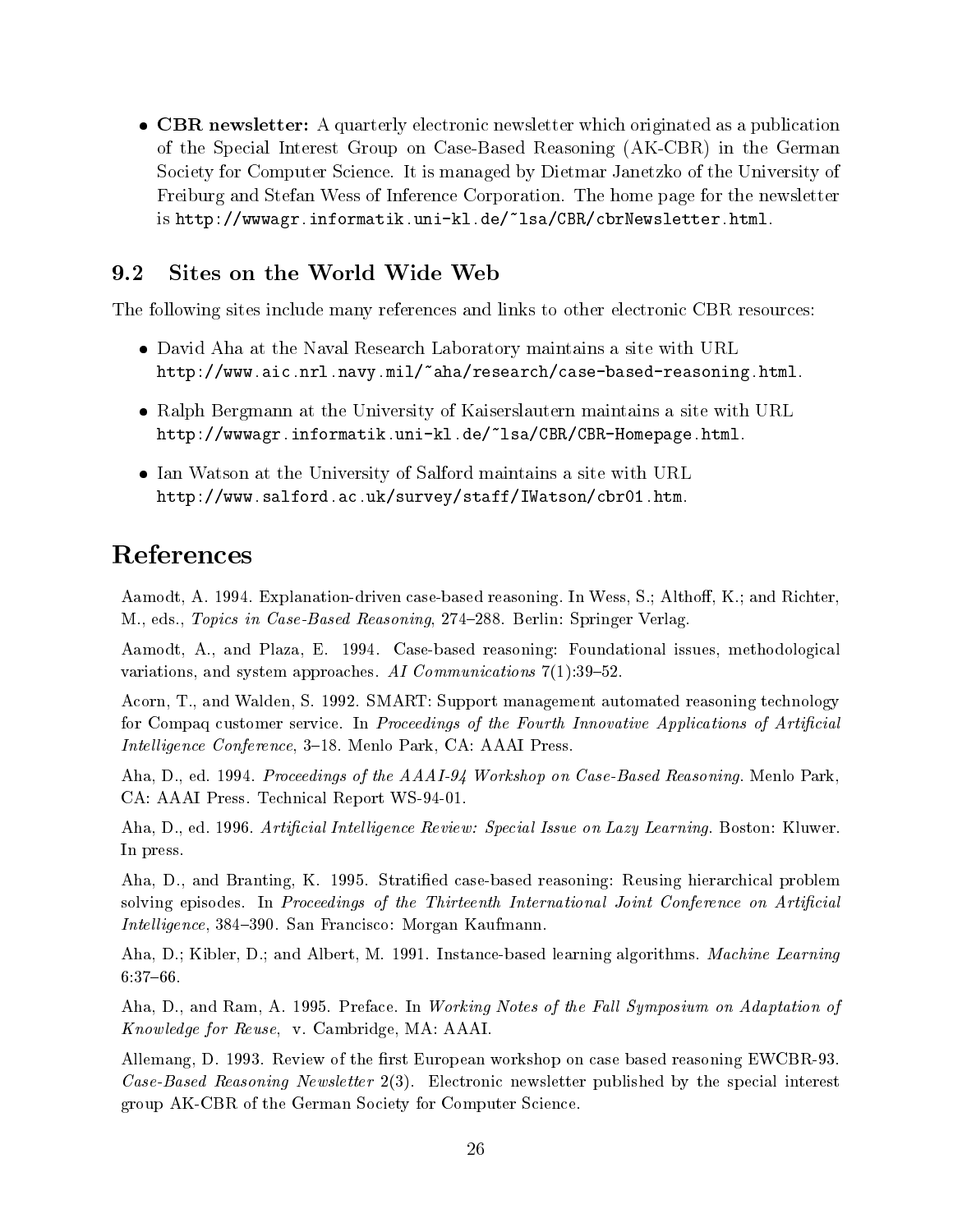Althoff, K.-D.; Barletta, R.; Manago, M.; and Auriol, E. 1995. A Review of Industrial Case-Based Reasoning Tools. Oxford: AI Intelligence.

Althoff, K.-D., and Wess, S. 1991. Case-based knowledge acquisition, learning and problem solving for diagnostic real world tasks. In Proceedings of the European Know ledge Acquisition Workshop, 48-67.

Anick, P., and Simoudis, E., eds. 1993. Proceedings of the 1993 AAAI spring symposium on Case-Based Reasoning and Information Retrieval. Menlo Park, CA: AAAI Press. Technical Report WS-93-07.

Arcos, J., and Plaza, E. 1994. A reflective architecture for integrated memory-based learning and reasoning. In Wess, S.; Althoff, K.; and Richter, M., eds., Topics in Case-Based Reasoning, 289-300. Berlin: Springer Verlag.

Armengol, E., and Plaza, E. 1994. Integrating induction in a case-based reasoner. In *Proceedings* of the Second European Workshop on Case-Based Reasoning,  $243-251$ .

Ashley, K. 1990. Modeling legal argument: reasoning with cases and hypotheticals. Cambridge: MIT Press.

Ashley, K., and Rissland, E. 1987. Compare and contrast, a test of expertise. In Proceedings of the Sixth Annual National Conference on Artificial Intelligence, 273–284. Menlo Park, CA: Morgan Kaufmann.

Auriol, E.; Wess, S.; Manago, M.; Althoff, K.-D.; and Traphöner, R. 1995. INRECA: A seamlessly integrated system based on inductive inference and case-based reasoning. In Proceedings of First International Conference on Case-Based Reasoning, 371-380. Berlin: Springer Verlag.

Bain, W. 1989. Judge. In Riesbeck, C., and Schank, R., eds., Inside Case-Based Reasoning. Lawrence Erlbaum. chapter 4, 93-140.

Bareiss, R. 1989. Exemplar-Based Knowledge Acquisition: A Unified Approach to Concept Representation, Classification, and Learning. San Diego: Academic Press.

Bareiss, R., ed. 1991. Proceedings of the DARPA Case-Based Reasoning Workshop. San Mateo: Morgan Kaufmann.

Barletta, R. 1994. A hybrid indexing and retrieval strategy for advisory CBR systems built with ReMind. In Proceedings of the Second European Workshop on Case-Based Reasoning, 49-58.

Bartsch-Sporl, B. 1995. Towards the integration of case-based, schema-based and model-based reasoning for supporting complex design tasks. In Proceedings of First International Conference on Case-Based Reasoning, 145-156. Berlin: Springer Verlag.

Bell, B.; Kedar, S.; and Bareiss, R. 1994. Interactive model-driven case adaptation for instructional software design. In Proceedings of the Sixteenth Annual Conference of the Cognitive Science  $Society, 33-38.$  Hillsdale, NJ: Lawrence Erlbaum.

Bento, C. 1994. A similarity metric for retrieval of cases imperfectly explained. In Wess, S.; Althoff, K.; and Richter, M., eds., *Topics in Case-Based Reasoning*, 92–105. Berlin: Springer Verlag.

Berger, J. 1995a. ROENTGEN: A Case-based Radiation Therapy Planner. Ph.D. Dissertation, The University of Chicago. Computer Science Department.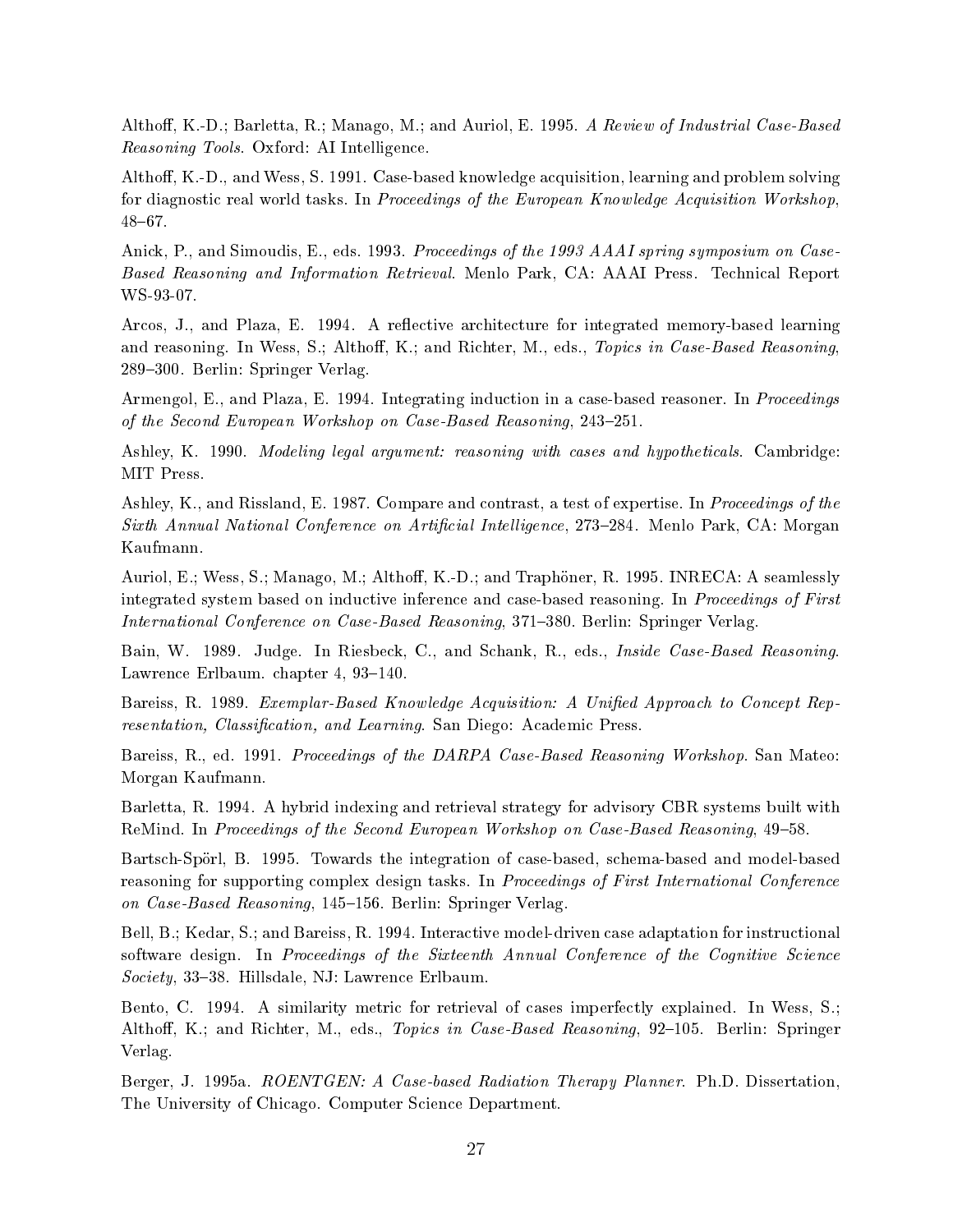Berger, J. 1995b. Using past repair episodes. Unpublished manuscript.

Berger, J., and Hammond, K. 1991. ROENTGEN: a memory-based approach to radiation therapy treatment. In Bareiss, R., ed., Proceedings of the DARPA Case-Based Reasoning Workshop, 203-214. San Mateo: Morgan Kaufmann.

Bhatta, S., and Goel, A. 1993. Model-based learning of structural indices to design cases. In Proceedings of the IJCAI-93 Workshop on Reuse of Design, A1-A13. Chambery, France: IJCAI.

Bhatta, S.; Goel, A.; and Prabhakar, S. 1994. Innovation in analogical design: A model-based approach. In Gero, J., ed., Artificial Intelligence in Design, 57-74. Boston: Kluwer.

Birnbaum, L.; Collins, G.; Brand, M.; Freed, M.; Krulwich, B.; and Pryor, L. 1991. A modelbased approach to the construction of adaptive case-based planning systems. In Bareiss, R., ed., Proceedings of the DARPA Case-Based Reasoning Workshop, 215-224. San Mateo: Morgan Kaufmann.

Börner, K. 1994. Structural similarity as guidance in case-based design. In Wess, S.; Althoff, K.; and Richter, M., eds., Topics in Case-Based Reasoning, 197-208. Berlin: Springer Verlag.

Branting, L. K. 1991. Integrating rules and precedents for classificatin and explanation: Automating legal analysis. Ph.D. Dissertation, University of Texas, Austin. Computer Science Department.

Branting, K., and Porter, B. 1991. Rules and precedents as complementary warrants. In Proceedings of the Ninth National Conference on Artificial Intelligence, 3–9. Menlo Park, CA: AAAI Press.

Burstein, M. 1989. Analogy vs. CBR: The purpose of mapping. In Hammond, K., ed., *Proceedings* of the DARPA Case-Based Reasoning Workshop, 133–136. San Mateo: Morgan Kaufmann.

Bylander, T.; Allemang, D.; Tanner, C.; and Josephson, J. 1991. The computational complexity of abduction. Artificial Intelligence 49:25-60.

Carbonell, J. 1983. Learning by analogy: Formulating and generalizing plans from past experience. In Michalski, R.; Carbonell, J.; and Mitchell, T., eds., *Machine Learning: An Artificial Intelligence*  $Approach.$  Cambridge, MA: Tioga. 137-162.

Carbonell, J. 1986. Derivational analogy: A theory of reconstructive problem solving and expertise acquisition. In Michalski, R.; Carbonell, J.; and Mitchell, T., eds., *Machine Learning: An Artificial* Intelligence Approach, volume 2. Los Altos, CA: Morgan Kaufmann. 371-392.

Chapman, D. 1987. Planning for conjunctive goals. Artificial Intelligence 32:333-377.

Cunningham, P.; Bonzano, A.; and Smyth, B. 1995. An incremental case retrieval mechanism for diagnosis. Technical Report TCD-CS-95-01, Department of Computer Science, Trinity College.

Cuthill, B. 1992. Situation Analysis, Precedent Retrieval and Cross-Context Reminding in Case-Based Reasoning. Ph.D. Dissertation, University of Connecticut. Technical report CSE-TR-92-3.

de Silva Garza, A. G., and Maher, M. 1996. Design by interactive exploration using memory-based techniques. Knowledge-Based Systems  $9(1)$ . In press.

Dean, T., and Boddy, M. 1988. An analysis of time-dependent planning. In Proceedings of the seventh national conference on artificial intelligence, 49-54. San Mateo, CA: Morgan Kaufmann.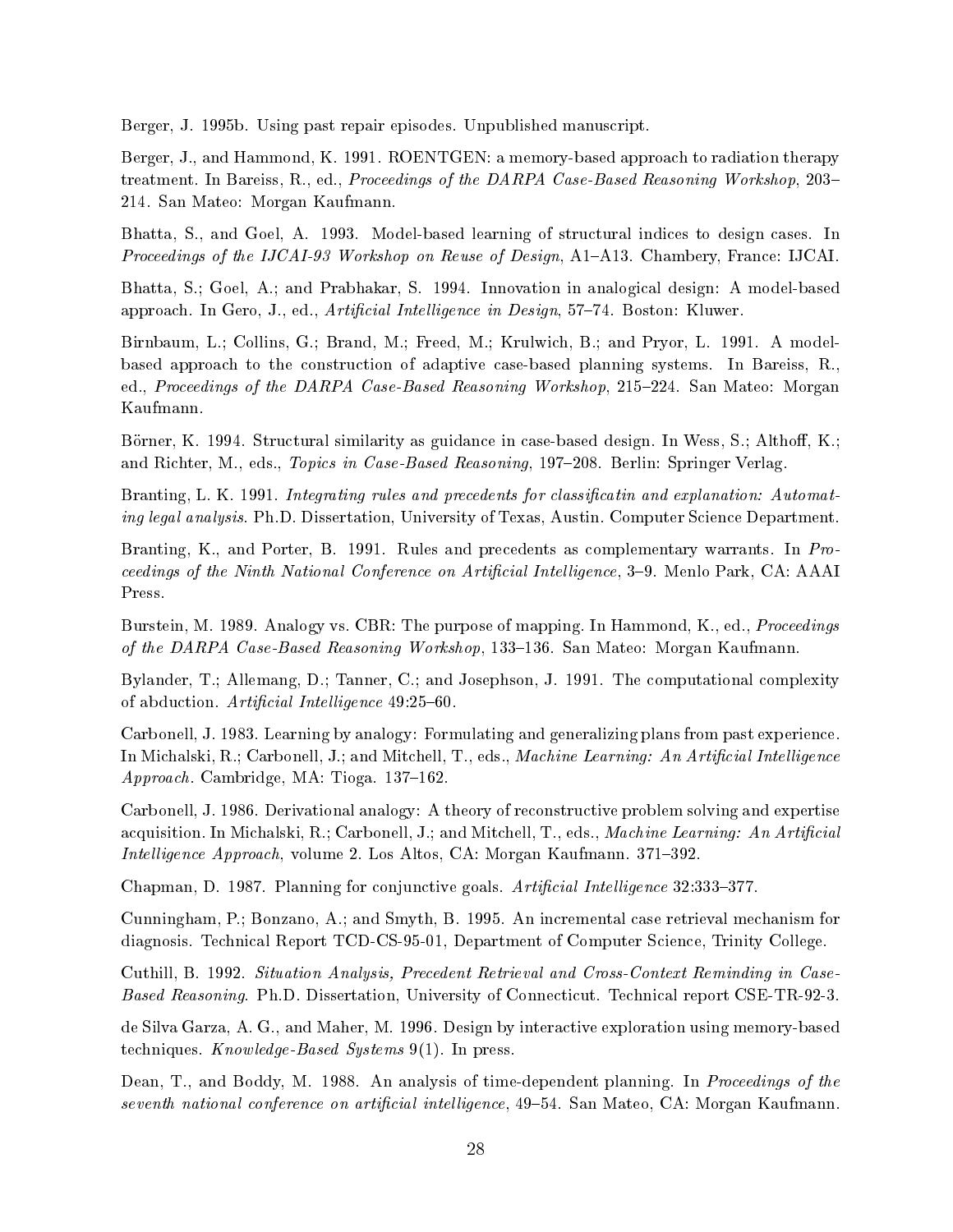DeJong, G., and Mooney, R. 1986. Explanation-based learning: An alternative view. Machine Learning  $1(1):145-176$ .

Domeshek, E. 1992. Do the Right Things: A Component Theory for Indexing Stories as Social Advice. Ph.D. Dissertation, The Institute for the Learning Sciences, Northwestern University.

Domeshek, E.; Herndon, M.; Bennett, A.; and Kolodner, J. 1994. A case-based design aid for conceptual design of aircraft subsystems. In Proceedings of the Tenth IEEE Conference on Artificial Intelligence for Applications, 63-69. Washington: IEEE Computer Society Press.

Doyle, J. 1979. A truth maintenance system. Artificial Intelligence 12:231-272.

Fabel-Consortium. 1993. Survey of FABEL. FABEL Report 2, Gesellschaft fur Mathematik und Datenverarbeitung mbH.

Faries, J., and Schlossberg, K. 1994. The effect of similarity on memory for prior problems. In Proceedings of the Sixteenth Annual Conference of the Cognitive Science Society, 278-282. Hillsdale, NJ: Lawrence Erlbaum.

Ferguson, W.; Bareiss, R.; Osgood, R.; and Birnbaum, L. 1991. ASK systems: An approach to story-based teaching. In Proceedings of the 1991 International Conference on the Learning  $Sciences$ , 158-164.

Forsythe, D., and Buchanan, B. 1989. Knowledge acquisition for expert systems: Some pitfalls and suggestions. IEEE Transactions on Systems, Man, and Cybernetics  $19(3):435{-}442$ .

Fox, S. 1995. Introspective Reasoning for Case-based Planning. Ph.D. Dissertation, Indiana University. Computer Science Department.

Fox, S., and Leake, D. 1994. Using introspective reasoning to guide index refinement in case-based reasoning. In Proceedings of the Sixteenth Annual Conference of the Cognitive Science Society, 324{329. Hillsdale, NJ: Lawrence Erlbaum.

Fox, S., and Leake, D. 1995a. Learning to refine indexing by introspective reasoning. In Proceedings of First International Conference on Case-Based Reasoning, 431-440. Berlin: Springer Verlag.

Fox, S., and Leake, D. 1995b. Modeling case-based planning for repairing reasoning failures. In Proceedings of the 1995 AAAI Spring Symposium on Representing Mental States and Mechanisms. Menlo Park, CA: AAAI Press. Technical Report WS-95-05.

Fox, S., and Leake, D. 1995c. Using introspective reasoning to refine indexing. In Proceedings of the Thirteenth International Joint Conference on Artificial Intelligence, 391–397. San Francisco: Morgan Kaufmann.

Garland, A., and Alterman, R. 1995. Preparation of multi-agent knowledge for reuse. In Proceedings of the Fall Symposium on Adaptation of Knowledge for Reuse, 26-33. AAAI.

Gentner, D., and Forbus, K. 1991. MAC/FAC: A model of similarity-based retrieval. In Proceedings of the Thirteenth Annual Conference of the Cognitive Science Society,  $504-509$ . Hillsdale, NJ: Lawrence Erlbaum.

Goel, A. 1989. Integration of case-based reasoning and model-based reasoning for adaptive design problem solving. Ph.D. Dissertation, The Ohio State University. Computer Science Department.

Goel, A.; Ali, K.; Donnellan, M.; de Silva Garza, A.; and Callantine, T. 1994. Multistrategy adaptive path planning. IEEE Expert  $9(6):57{-}65$ .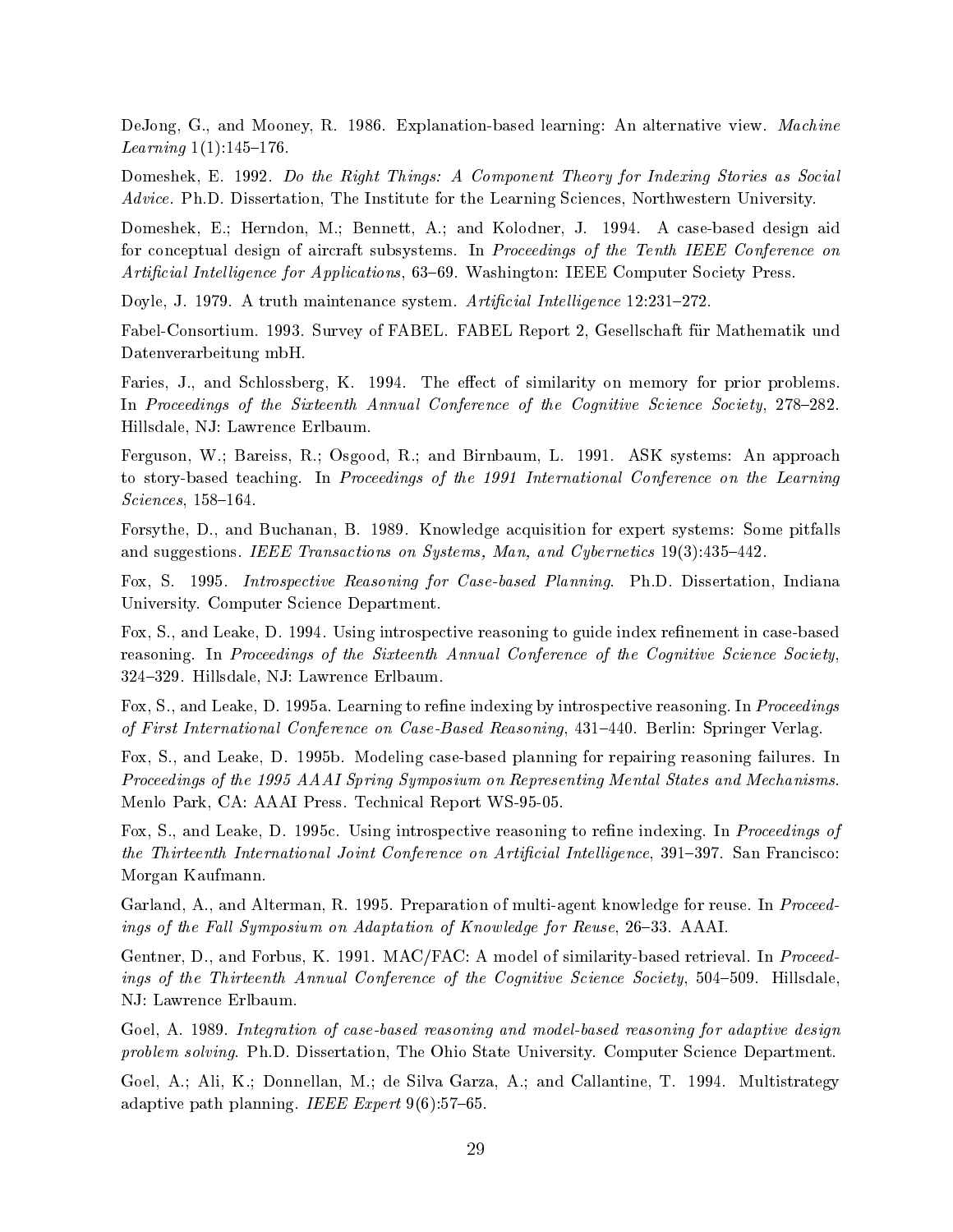Golding, A. and Rosenbloom, P. 1991. Improving rule-based systems through case-based reasoning. In Proceedings of the Ninth National Conference on Artificial Intelligence,  $22-27$ . Menlo Park, CA: AAAI Press.

Goldstein, E.; Kedar, S.; and Bareiss, R. 1993. Easing the creation of a multipurpose case library. In Proceedings of the  $A A A I - 93$  Workshop on Case-Based Reasoning, 12-18. Menlo Park, CA: AAAI Press. Technical report WS-93-01.

Goodall, A. 1995. Supplier profile: AcknoSoft international. AI Intelligence 15–19. February.

Hammond, K. 1989a. Case-Based Planning: Viewing Planning as a Memory Task. San Diego: Academic Press.

Hammond, K., ed. 1989b. Proceedings of the DARPA Case-Based Reasoning Workshop. San Mateo: Morgan Kaufmann.

Hammond, K. 1993. Actualized intelligence. Invited talk, the 1993 AAAI Workshop on Case-Based Reasoning.

Haton, J.-P.; Keane, M.; and Manago, M., eds. 1995. Advances in case-based reasoning: Second European Workshop. Berlin: Springer Verlag.

Hinrichs, T. 1992. Problem Solving in Open Worlds: A Case Study in Design. Hillsdale, NJ: Lawrence Erlbaum Associates.

Hua, K., and Faltings, B. 1993. Exploring case-based design - CADRE. Artificial Intelligence in Engineering Design, Analysis and Manufacturing  $7(2)$ :135-144.

Hunter, K. M. 1986. "There was this one guy:" Anecdotes in medicine. Biology in Medicine 29:619-630. Also appears in *Doctors' stories: The Narrative Structure of Medical Knowledge*, Princeton University Press, 1991.

Hunter, L. 1989. Gaining Expertise Through Experience. Ph.D. Dissertation, Yale University. Computer Science Department Technical Report 678.

Inference Corporation. 1995. Inference forms knowledge publishing division. Press release, Inference Corporation, November 17, 1995.

Jabbour, K.; Vega-Riveros, J. F.; Landsbergen, D.; and Meyer, W. 1988. ALFA: Automated load forecasting assistant. IEEE Transactions on Power Apparatus and Systems  $3(3):908-914$ .

Jantke, K. 1992. Case-based learning in inductive inference. In Proceedings of Fifth Annual ACM Workshop on Computational Learning Theory, 218-223.

Kahn, C., and Anderson, G. 1994. Case-based reasoning and imaging procedure selection. Investigative Radiology  $29:643{-}647$ .

Kass, A. 1990. Developing Creative Hypotheses by Adapting Explanations. Ph.D. Dissertation, Yale University. Northwestern University Institute for the Learning Sciences, Technical Report 6.

Kass, A. 1992. Question asking, articial intelligence, and human creativity. In Lauer, T.; Peacock, E.; and Graesser, A., eds., Questions and Information Processing. Hillsdale, NJ: Lawrence Erlbaum Associates.

Kass, A. 1994. TWEAKER: Adapting old explanations to new situations. In Schank, R.; Riesbeck, C.; and Kass, A., eds., Inside Case-Based Explanation. Lawrence Erlbaum Associates. chapter 8,  $263{-}295.$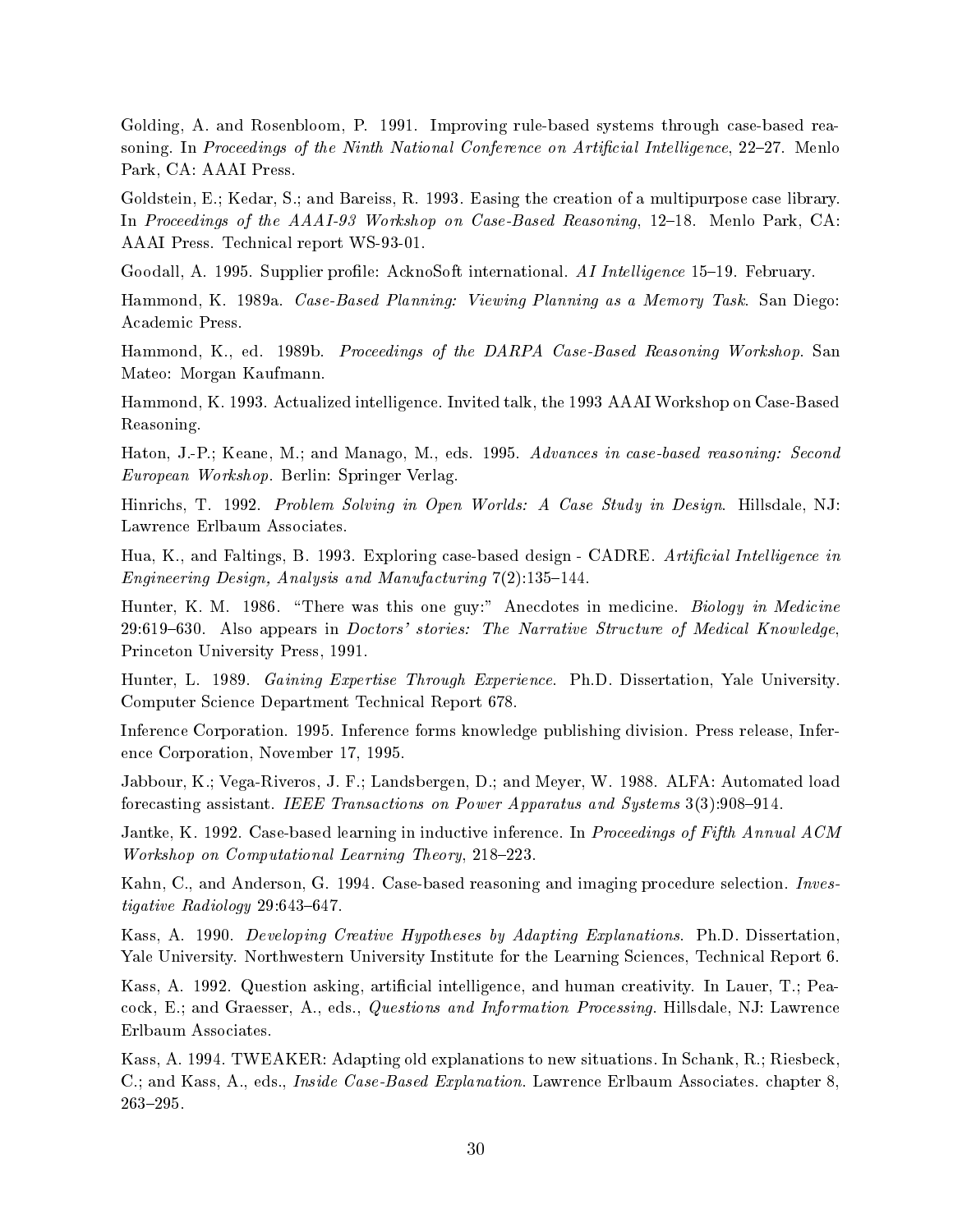Kass, A., and Leake, D. 1988. Case-based reasoning applied to constructing explanations. In Kolodner, J., ed., *Proceedings of the DARPA Case-Based Reasoning Workshop*, 190–208. San Mateo: Morgan Kaufmann.

Kass, A.; Leake, D.; and Owens, C. 1986. SWALE: A program that explains. In Explanation Patterns: Understanding Mechanically and Creatively. Hillsdale, NJ: Lawrence Erlbaum. 232–254.

Kennedy, A. 1995. Using a domain-independent introspection mechanism to improve memory search. In Proceedings of the 1995 AAAI Spring Symposium on Representing Mental States and Mechanisms, 72-78. Menlo Park, CA: AAAI Press. Technical Report WS-95-05.

Kettler, B.; Hendler, J.; Andersen, W.; and Evett, M. 1994. Massively parallel support for case-based planning. IEEE Expert  $9(1):8-14$ .

Klein, G., and Calderwood, R. 1988. How do people use analogues to make decisions? In Kolodner, J., ed., *Proceedings of the DARPA Case-Based Reasoning Workshop*, 209-223. Palo Alto: DARPA.

Klein, G., and Calderwood, R. 1989. Decision models: Some lessons from the field. IEEE Transactions on Systems, Man, and Cybernetics  $21(5):1018{-}1026$ .

Kolodner, J., ed. 1988a. Proceedings of the DARPA Case-Based Reasoning Workshop. San Mateo: Morgan Kaufmann.

Kolodner, J. 1988b. Retrieving events from a case memory: A parallel implementation. In Kolodner, J., ed., Proceedings of the DARPA Case-Based Reasoning Workshop, 233-249. San Mateo: Morgan Kaufmann.

Kolodner, J. 1991. Improving human decision making through case-based decision aiding. The AI Magazine  $12(2):52{-}68$ .

Kolodner, J. 1993. Case-Based Reasoning. San Mateo, CA: Morgan Kaufmann.

Kolodner, J. 1994. Understanding creativity: A case-based approach. In Wess, S.; Althoff, K.; and Richter, M., eds., *Topics in Case-Based Reasoning*, 3-20. Berlin: Springer Verlag.

Kolodner, J., and Penberthy, L. 1990. A case-based approach to creativity in problem-solving. In Proceedings of the Twelfth Annual Conference of the Cognitive Science Society, 978–985. Hillsdale, NJ: Lawrence Erlbaum.

Kolodner, J., and Simpson, R. 1989. The MEDIATOR: Analysis of an early case-based program. Cognitive Science  $13(4):507-549$ .

Kolodner, J.; Hmelo, C.; and Narayanan, N. 1996. Problem-based learning meets case-based reasoning. In Proceedings of the Second International Conference on the Learning Sciences. Submitted.

Koton, P. 1988. Reasoning about evidence in causal explanations. In *Proceedings of the Seventh* National Conference on Artificial Intelligence, 256–261. San Mateo, CA: Morgan Kaufmann.

Laird, J. E.; Rosenbloom, P. S.; and Newell, A. 1990. Chunking in Soar: The anatomy of a general learning mechanism. In Shavlik, J. W., and Dietterich, T. G., eds., Readings in Machine  $Learning.$  San Mateo, CA: Morgan Kaufmann. 555-572.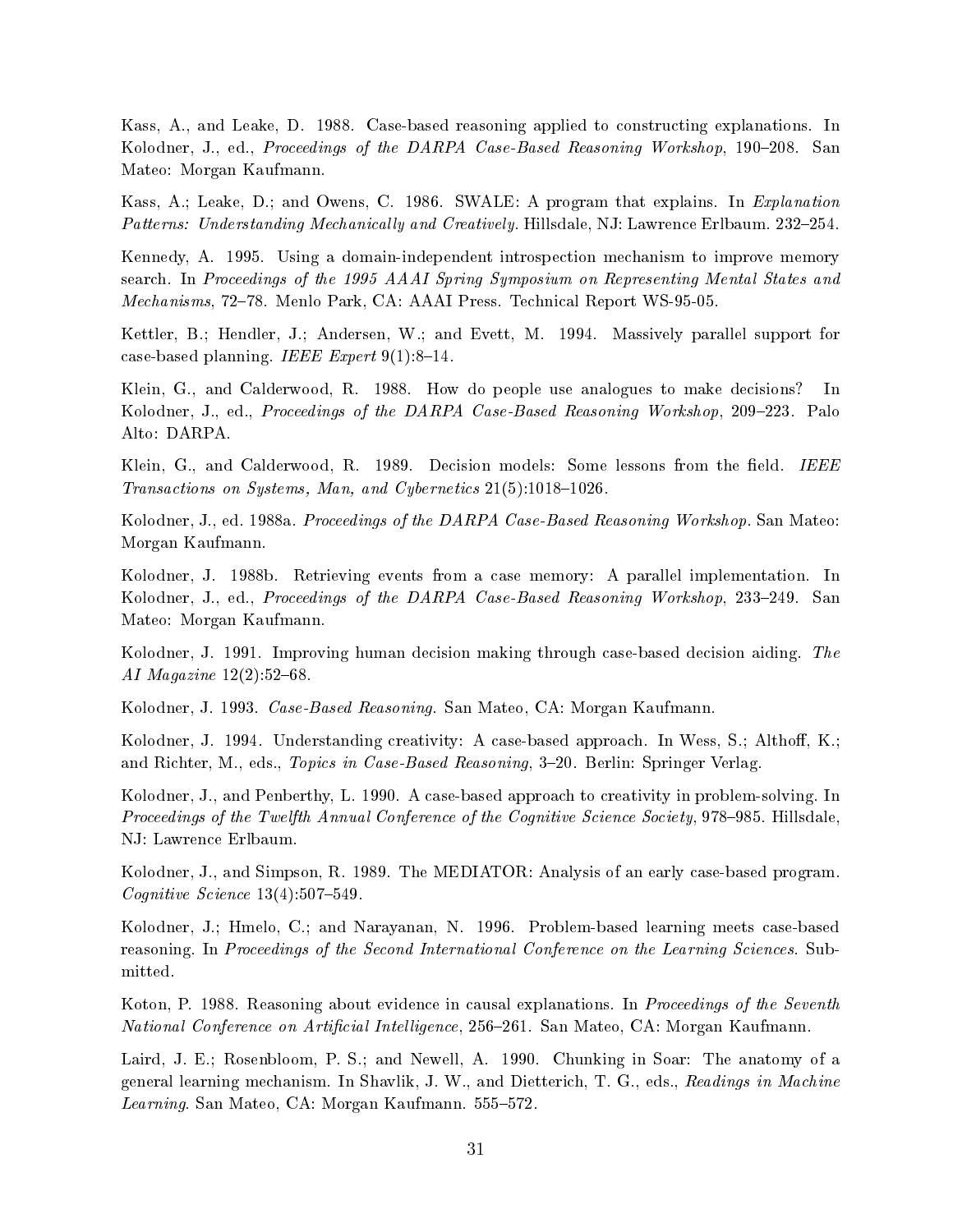Lancaster, J., and Kolodner, J. 1987. Problem solving in a natural task as a function of experience. In Proceedings of the Ninth Annual Conference of the Cognitive Science Society,  $727-736$ . Hillsdale, NJ: Lawrence Erlbaum.

Leake, D.; Kinley, A.; and Wilson, D. 1995. Learning to improve case adaptation by introspective reasoning and CBR. In Proceedings of First International Conference on Case-Based Reasoning, 229-240. Berlin: Springer Verlag.

Leake, D. 1992a. Constructive similarity assessment: Using stored cases to define new situations. In Proceedings of the Fourteenth Annual Conference of the Cognitive Science Society, 313-318. Hillsdale, NJ: Lawrence Erlbaum.

Leake, D. 1992b. Evaluating Explanations: A Content Theory. Hillsdale, NJ: Lawrence Erlbaum Associates.

Leake, D. 1993a. Learning adaptation strategies by introspective reasoning about memory search. In Proceedings of the AAAI-93 Workshop on Case-Based Reasoning, 57-63. Menlo Park, CA: AAAI Press. Technical report WS-93-01.

Leake, D., ed. 1993b. Proceedings of the AAAI-93 Workshop on Case-Based Reasoning. Menlo Park, CA: AAAI Press. Technical Report WS-93-01.

Leake, D. 1994a. Towards a computer model of memory search strategy learning. In Proceedings of the Sixteenth Annual Conference of the Cognitive Science Society, 549–554. Hillsdale, NJ: Lawrence Erlbaum.

Leake, D. 1994b. Workshop report: The AAAI-93 workshop on case-based reasoning. The AI *Magazine*  $15(1):63{-}64$ .

Leake, D. 1995a. Abduction, experience, and goals: A model of everyday abductive explanation. Journal of Experimental and Theoretical Artificial Intelligence 7:407-428.

Leake, D. 1995b. Adaptive similarity assessment for case-based explanation. International Journal of Expert Systems  $8(2):165{-}194$ .

Leake, D. 1995c. Representing self-knowledge for introspection about memory search. In Proceedings of the 1995 AAAI Spring Symposium on Representing Mental States and Mechanisms, 84-88. Menlo Park, CA: AAAI Press. Technical Report WS-95-05.

Macura, R., and Macura, K. 1995. MacRad: Radiology image resource with a case-based retrieval system. In Proceedings of First International Conference on Case-Based Reasoning, 43-54. Berlin: Springer Verlag.

Marir, F. 1995. Representing and indexing building refurbishment cases for multiple retrieval of adaptable pieces of cases. In Proceedings of First International Conference on Case-Based Reasoning, 55-66. Berlin: Springer Verlag.

Mitchell, M. 1993. Analogy-Making as Perception. Cambridge, MA: MIT Press/Bradford Books.

Mitchell, T.; Keller, R.; and Kedar-Cabelli, S. 1986. Explanation-based generalization: A unifying view. *Machine Learning*  $1(1):47{-}80$ .

Moorman, K., and Ram, A. 1994. A model of creative understanding. In Proceedings of the Twelfth National Conference on Artificial Intelligence, 74-79. Menlo Park, CA: AAAI Press.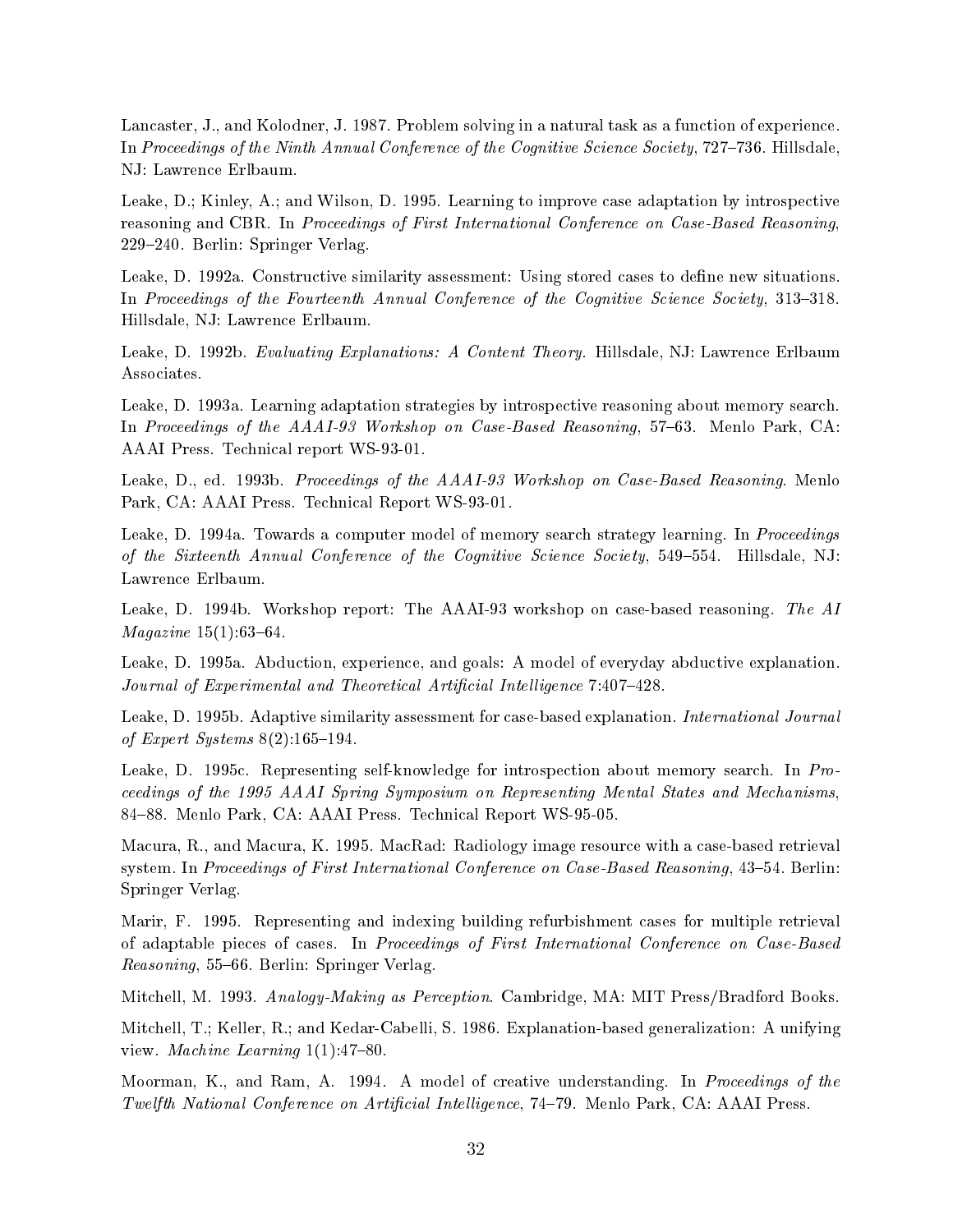Nguyen, T.; Czerwinski, M.; and Lee, S. 1993. Compaq QuickSource: Providing the consumer with the power of artificial intelligence. In Proceedings of the Fifth Innovative Applications of Artificial Intelligence Conference, 142-150. Menlo Park, CA: AAAI Press.

Oehlmann, R. 1995. Metacognitive adaptation: Regulating the plan transformation process. In Proceedings of the Fall Symposium on Adaptation of Knowledge for Reuse. AAAI.

Oehlmann, R.; Sleeman, D.; and Edwards, P. 1993. Learning plan transformations from selfquestions: A memory-based approach. In Proceedings of the Eleventh National Conference on Artificial Intelligence, 520–525. Menlo Park, CA: AAAI Press.

Osgood, R., and Bareiss, R. 1993. Automated index generation for constructing large-scale conversational hypermedia systems. In Proceedings of the Eleventh National Conference on Artificial Intelligence, 309-314. Menlo Park, CA: AAAI Press.

Owens, C. 1991. Indexing and retrieving abstract planning know ledge. Ph.D. Dissertation, Yale University.

Pirolli, P., and Anderson, J. 1985. The role of learning from examples in the acquisition of recursive programming skills. *Canadian Journal of Psychology*  $39:240-272$ .

Portinale, L., and Torasso, P. 1995. ADAPtER: An integrated diagnostic system combining casebased and abductive reasoning. In Proceedings of First International Conference on Case-Based Reasoning, 277-288. Berlin: Springer Verlag.

Ram, A. 1991. A theory of questions and question asking. The Journal of the Learning Sciences  $1(3 \& 4):273{-}318.$ 

Ram, A., and Cox, M. 1994. Introspective reasoning using meta-explanations for multistrategy learning. In Michalski, R., and Tecuci, G., eds., Machine Learning: A Multistrategy Approach. Morgan Kaufmann. 349-377.

Read, S., and Cesa, I. 1991. This reminds me of the time when ...: Expectation failures in reminding and explanation. Journal of Experimental Social Psychology  $27:1-25$ .

Redmond, M. 1992. Learning by Observing and Understanding Expert Problem Solving. Ph.D. Dissertation, College of Computing, Georgia Institute of Technology. Technical report GIT-CC-92/43.

Richter, M. 1995. The knowledge contained in similarity measures. Invited talk, the First International Conference on Case-Based Reasoning, Sesimbra, Portugal.

Riesbeck, C. 1981. Failure-driven reminding for incremental learning. In Proceedings of the Seventh International Joint Conference on Artificial Intelligence, 115-120. Vancouver, B.C.: IJCAI.

Riesbeck, C. 1988. An interface for case-based knowledge acquisition. In Kolodner, J., ed., Proceedings of the DARPA Case-Based Reasoning Workshop, 312-326. San Mateo: Morgan Kaufmann.

Riesbeck, C., and Schank, R. 1989. Inside Case-Based Reasoning. Hillsdale, NJ: Lawrence Erlbaum.

Rissland, E., and Daniels, J. 1995. Using CBR to drive IR. In Proceedings of the Thirteenth International Joint Conference on Artificial Intelligence, 400–407. San Francisco: Morgan Kaufmann.

Rissland, E.; Kolodner, J.; and Waltz, D. 1989. Case-based reasoning. In Hammond, K., ed., Proceedings of the DARPA Case-Based Reasoning Workshop, 1-13. San Mateo: Morgan Kaufmann.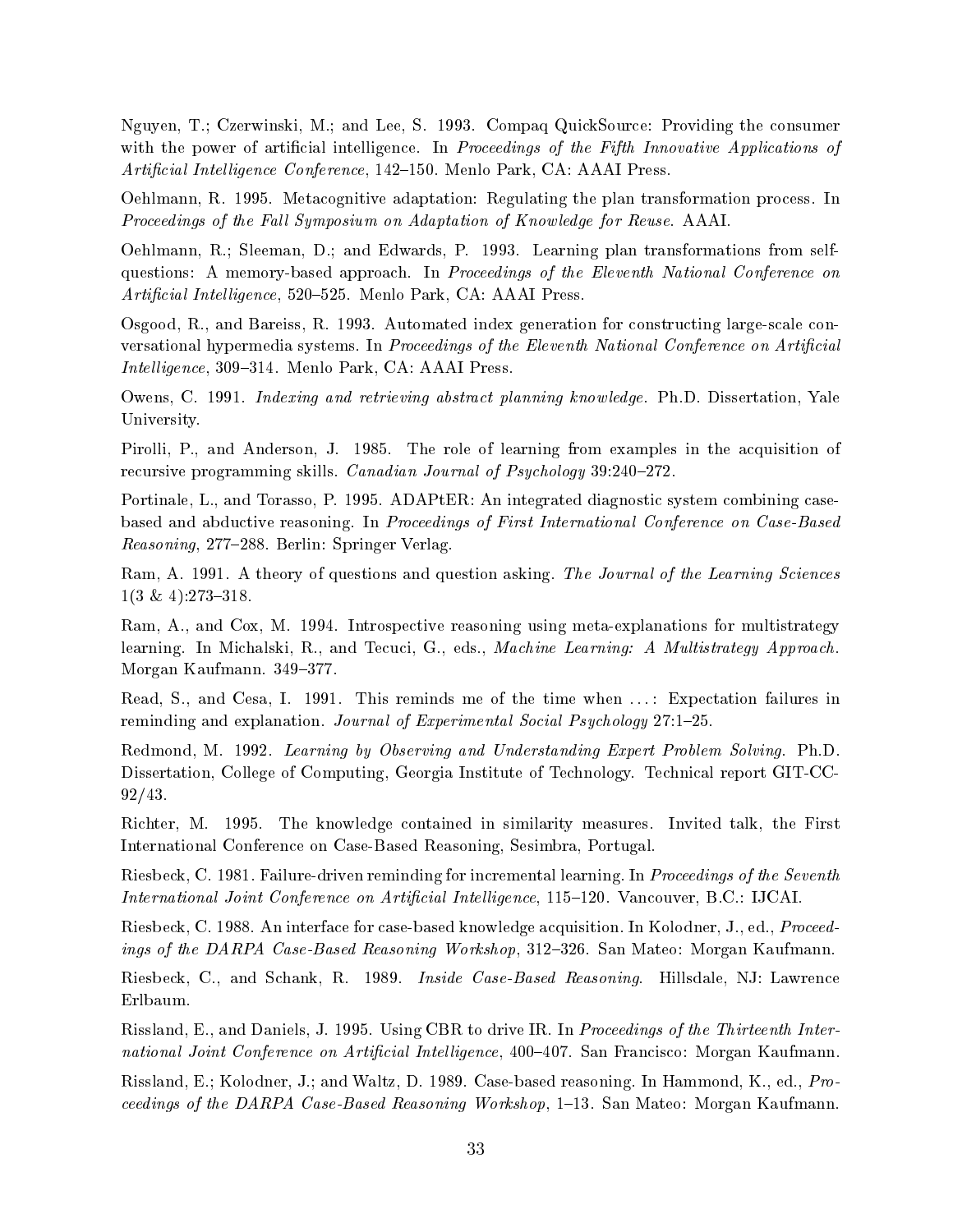Ross, B. 1984. Remindings and their effects in learning a cognitive skill. Cognitive Psychology 16:371-416.

Sanders, K. 1994. Chiron: planning in an open-textured domain. Ph.D. Dissertation, Brown University. Computer Science Department Technical Report 94-38.

Schank, R. 1982. Dynamic Memory: A Theory of Learning in Computers and People. Cambridge, England: Cambridge University Press.

Schank, R. 1986. Explanation Patterns: Understanding Mechanically and Creatively. Hillsdale, NJ: Lawrence Erlbaum.

Schank, R.; Fano, A.; Bell, B.; and Jona, M. 1993/1994. The design of goal-based scenarios. The Journal of the Learning Sciences  $3(4):305-345$ .

Schank, R., and Kass, A. 1990. Explanations, machine learning, and creativity. In Kodratoff, Y., and Michalski, R., eds., *Machine Learning: An Artificial Intelligence Approach*, volume 3. San Mateo: Morgan Kaufmann Publishers.  $31{-}60$ .

Schank, R. C., and Leake, D. 1986. Computer understanding and creativity. In Kugler, H.-J., ed., Information Processing 86, 335-341. North-Holland: International Federation for Information Processing.

Schank, R., and Leake, D. 1989. Creativity and learning in a case-based explainer. Artificial Intelligence  $40(1-3):353-385.$  Also in Carbonell, J., editor, *Machine Learning: Paradigms and* Methods, MIT Press, Cambridge, MA, 1990.

Schank, R., and Osgood, R. 1990. A content theory of memory indexing. Technical Report 2, Northwestern University Institute for the Learning Sciences.

Schank, R.; Riesbeck, C.; and Kass, A., eds. 1994. Inside Case-Based Explanation. Hillsdale New Jersey: Lawrence Erlbaum Associates.

Schmidt, H.; Norman, G.; and Boshuizen, H. 1990. A cognitive perspective on medical expertise: Theory and implications. Academic Medicine  $65(10):611-621$ .

Simoudis, E., and Miller, J. 1991. The application of CBR to help desk applications. In Bareiss, R., ed., Proceedings of the DARPA Case-Based Reasoning Workshop, 25-36. San Mateo: Morgan Kaufmann.

Sinha, A. 1994. Providing design assistance: A case-based approach. Artificial intelligence in management laboratory PITT-AIM-47, University of Pittsburgh.

Skalak, D., and Rissland, E. 1991. CABARET: Rule interpretation in a hybrid architecture. International Journal of Man-Machine Studies  $34(6):839-887$ .

Smith, I.; Lottaz, C.; and Faltings, B. 1995. Spatial composition using cases: IDIOM. In Proceedings of First International Conference on Case-Based Reasoning, 88-97. Berlin: Springer Verlag.

Smyth, B., and Keane, M. 1995. Remembering to forget: A competence-preserving case deletion policy for case-based reasoning systems. In Proceedings of the Thirteenth International Joint Conference on Artificial Intelligence, 377-382. San Francisco: Morgan Kaufmann.

Stanfill, C., and Waltz, D. 1986. Toward memory-based reasoning. Communications of the ACM  $29(12):1213 - 1228.$